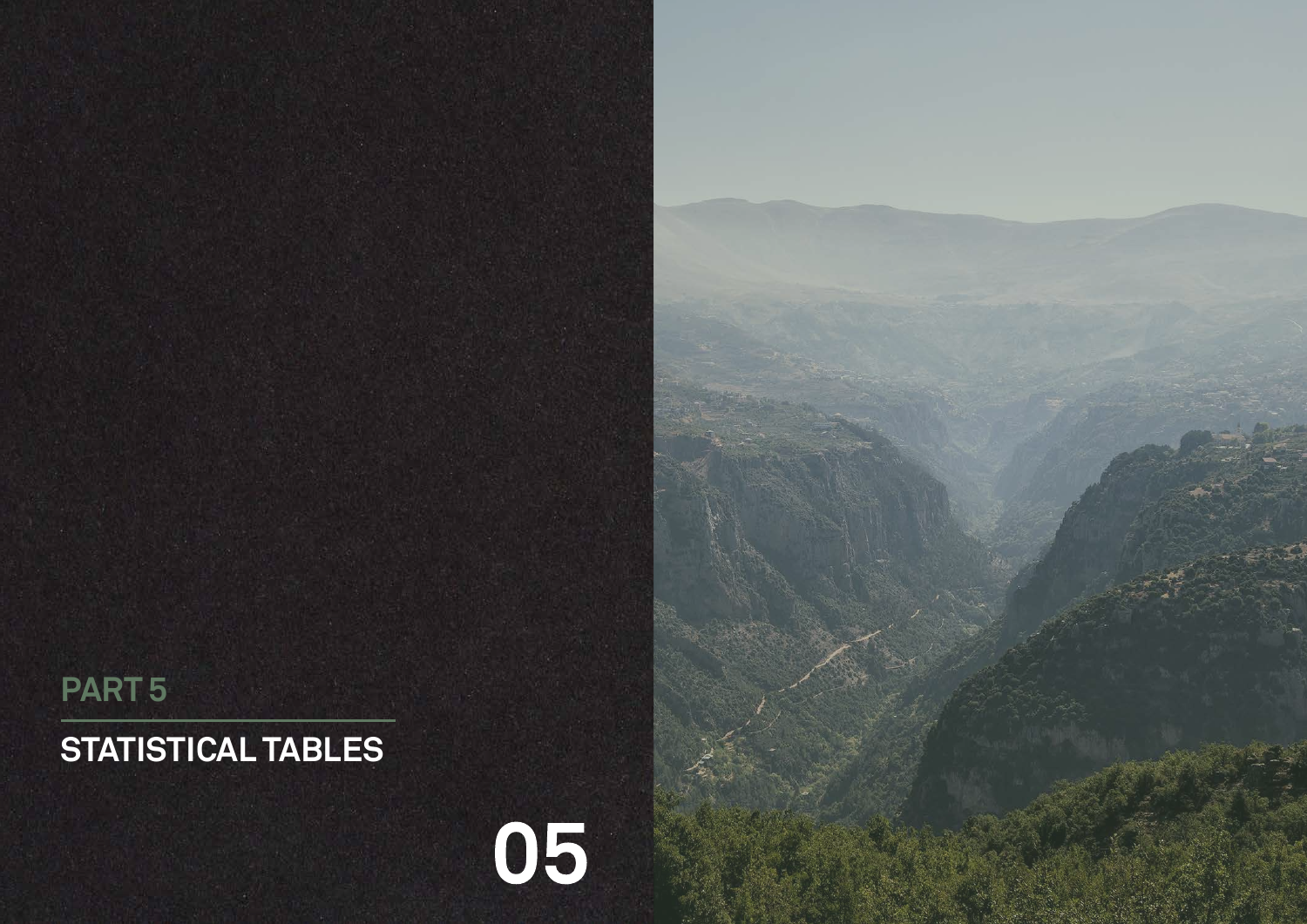#### **TABLE 1 - MAIN ECONOMIC INDICATORS**

|                                                           | 2013    | 2014     | 2015          | 2016    | 2017    |
|-----------------------------------------------------------|---------|----------|---------------|---------|---------|
| Gross Domestic Product at current prices<br>(LBP billion) | 70,056  | 73,151   | 75,240        | 77.612  | 80,507  |
| GDP Real Growth rate (%)                                  | 2.7     | 2.0      | $0.2^{\circ}$ | 1.7     | 1.2     |
| GDP deflator (%)                                          | 2.8     | 2.4      | 2.6           | 1.4     | 2.5     |
| <b>BDL Coincident Indicator</b><br>(average 1993=100)*    | 264.7   | 273.2    | 278.6         | 289.2   | 305.9   |
| Trade Deficit (USD million)                               | 18,083  | 18,124   | 15,642        | 16,142  | 16,739  |
| Changes of net foreign assets (USD million)               | (1,128) | (1,408)  | (3,354)       | 1,238   | (156)   |
| Banque du Liban                                           | 1,846   | 3,815    | (473)         | 3,866   | 1,609   |
| <b>Banks &amp; Financial Institutions</b>                 | (2,974) | (5, 223) | (2,881)       | (2,628) | (1,765) |

**Sources:** Central Administration of Statistics- BDL- Customs Directorate

The GDP for 2018 is calculated based on IMF estimates of real GDP growth and GDP deflator.

**\*** Coincident indicator prepared and published by BDL

**( )** indicates a negative number

# **TABLE 2 - MONETARY SITUATION (END OF PERIOD, LBP BILLION)**

**Source:** Banque du Liban **( )** indicates a negative number

| Item                                                            | 2013                    | 2014                    | 2015                                    | 2016                     | 2017                     |
|-----------------------------------------------------------------|-------------------------|-------------------------|-----------------------------------------|--------------------------|--------------------------|
| Currency in circulation<br>Demand deposits in LBP<br>Money (M1) | 3,407<br>4,213<br>7,620 | 3,647<br>4,654<br>8,301 | 4,014<br>5,028<br>9,042                 | 4,592<br>5,567<br>10,159 | 4,889<br>5,766<br>10,655 |
| Other Deposits in LBP                                           | 61,129                  | 65,099                  | 69,578                                  | 72,269                   | 68,458                   |
| $(M2) = (M1) + other deposits in LBP$                           | 68,749                  | 73,400                  | 78,620                                  | 82,428                   | 79,113                   |
| Deposits in FC<br>Bonds in FC                                   | 98,499<br>323           | 103,724<br>273          | 107,475 117,499<br>265                  | 265                      | 129,223<br>276           |
|                                                                 |                         |                         |                                         |                          |                          |
| $(M3) = (M2) + Deposits in FC + Bonds in FC$                    |                         |                         | 167,571 177,397 186,360 200,192 208,612 |                          |                          |
| <b>Counterparts</b>                                             |                         |                         |                                         |                          |                          |
| Net foreign Assets                                              | 56,556                  | 53,661                  | 46,608                                  | 49,712                   | 49,166                   |
| Net claims on public Sector                                     | 59,568                  | 63,226                  | 70,688                                  | 76,778                   | 78,246                   |
| Valuation adjustment                                            | (8,426)                 | (8,146)                 | (6,401)                                 | (7,707)                  | (9,726)                  |
| Claims on private sector                                        | 65,949                  | 71,217                  | 75,695                                  | 80,188                   | 85,189                   |
| Other items (net)                                               | (6,076)                 | (2,561)                 | (229)                                   | 1,222                    | 5,737                    |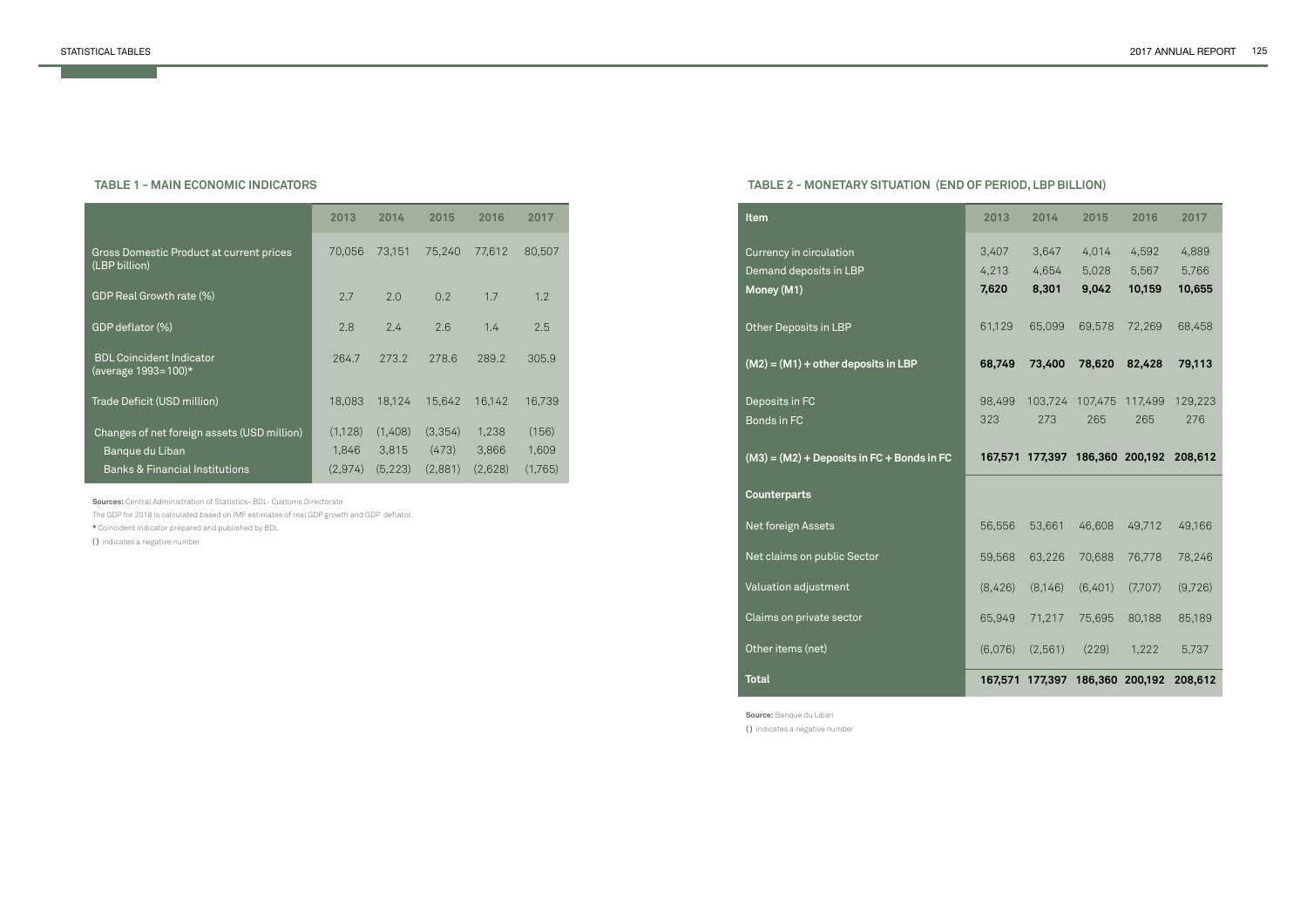# **TABLE 3 - PUBLIC FINANCES (IN LBP BILLION)**

**Source:** Ministry of Finance

|                                           | 2013   | 2014   | 2015   | 2016   | 2017   |
|-------------------------------------------|--------|--------|--------|--------|--------|
| <b>Total public receipts</b>              | 14,201 | 16,400 | 14,435 | 14,959 | 17,524 |
| <b>Budget revenues</b>                    | 13,385 | 14,742 | 13,635 | 13,989 | 16,247 |
| o/w tax revenues                          | 10,116 | 10,388 | 10,330 | 10,597 | 12,381 |
| percent of total receipts (%)             | 71.2   | 63.3   | 71.6   | 70.8   | 70.7   |
| <b>Treasury Receipts</b>                  | 816    | 1,658  | 800    | 970    | 1277   |
| <b>Total public payments</b>              | 20,563 | 21,032 | 20,393 | 22,412 | 23,186 |
| <b>Budget expenditures</b>                | 16,058 | 18,490 | 18,108 | 19,517 | 21,223 |
| o/w salaries & indemnities                | 6,473  | 6,727  | 7,080  | 7,335  | 8,218  |
| percent of total payments (%)             | 31.5   | 32.0   | 34.7   | 32.7   | 35.4   |
| <b>Debt Service</b>                       | 6,000  | 6,602  | 7,050  | 7,484  | 7,814  |
| percent of total payments (%)             | 29.2   | 31.4   | 34.6   | 33.4   | 33.7   |
| Other expenses                            | 3,585  | 5,161  | 3,978  | 4,698  | 5,191  |
| percent of total payments (%)             | 17.4   | 24.5   | 19.5   | 21.0   | 22.4   |
| Treasury payments                         | 4,505  | 2,542  | 2,286  | 2,895  | 1,963  |
| <b>Overall Deficit</b>                    | 6,362  | 4,632  | 5,958  | 7,453  | 5,662  |
| Primary Balance: Surplus (+); Deficit (-) | (362)  | 1,970  | 1,092  | 31     | 2,152  |
| In percent                                |        |        |        |        |        |
| Overall Deficit/Total payments            | 30.94  | 22.02  | 29.22  | 33.25  | 24.42  |
| <b>Overall Deficit/GDP</b>                | 9.08   | 6.33   | 7.92   | 9.60   | 7.03   |
| Total Receipts / GDP                      | 20.27  | 22.42  | 19.19  | 19.27  | 21.77  |
| <b>Total Payments/GDP</b>                 | 29.35  | 28.75  | 27.10  | 28.88  | 28.80  |
| Debt service/GDP                          | 8.56   | 9.03   | 9.37   | 9.64   | 9.71   |
| Payments minus debt service/GDP           | 20.79  | 19.73  | 17.73  | 19.23  | 19.09  |
| Debt Service/Total Receipts               | 42.25  | 40.26  | 48.84  | 50.03  | 44.59  |

**2-** Debt den a- Bank of L b- Banks c- Others

| plic debt       |                          |
|-----------------|--------------------------|
| ominated in LBP |                          |
| ebanon          |                          |
|                 | $\overline{\phantom{a}}$ |
|                 |                          |
|                 |                          |
|                 |                          |

# **TABLE 4 - PUBLIC DEBT EVOLUTION (END OF PERIOD)**

#### **IN % OF TOTAL**

**1- Gross pull** 

**Source:** Banque du Liban

|                                                             | 2013   | 2014                  | 2015                  | 2016                           | 2017                  |
|-------------------------------------------------------------|--------|-----------------------|-----------------------|--------------------------------|-----------------------|
| 1- Gross public debt<br>Change %                            | 95,712 | 4.9                   | 5.6                   | 100,364 106,031 112,910<br>6.5 | 119,905<br>6.2        |
| 2- Debt denominated in LBP                                  | 56,312 | 61,752                | 65,195                | 70,528                         | 74,077                |
| Change %<br>a- Bank of Lebanon<br>Change %                  | 16,761 | 9.7<br>19,454<br>16.1 | 5.6<br>23,907<br>22.9 | 8.2<br>30,150<br>26.1          | 5.0<br>35,580<br>18.0 |
| b-Banks<br>Change %                                         | 30,315 | 31,869<br>5.1         | 30,279<br>(5.0)       | 29,581<br>(2.3)                | 27,756<br>(6.2)       |
| c-Others<br>Change %                                        | 9,236  | 10,429<br>12.9        | 11,009<br>5.6         | 10,797<br>(1.9)                | 10,741<br>(0.5)       |
| 3- Debt denominated in FC                                   | 39,400 | 38,612                | 40,836                | 42,382                         | 45,828                |
| Change %                                                    |        | (2.0)                 | 5.8                   | 3.8                            | 8.1                   |
| 4- Public sector deposits at the banking system<br>Change % | 15,495 | 13,965<br>(9.9)       | 13,227<br>(5.3)       | 14,268<br>7.9                  | 15,376<br>7.8         |
|                                                             |        |                       |                       |                                |                       |

#### **3- Debt denominated in FC**

| 2013  | 2014   | 2015   | 2016   | 2017   |
|-------|--------|--------|--------|--------|
| 100.0 | 100.00 | 100.00 | 100.00 | 100.00 |
| 58.8  | 61.5   | 61.5   | 62.5   | 61.8   |
| 17.5  | 19.4   | 22.5   | 26.7   | 29.7   |
| 31.7  | 31.8   | 28.6   | 26.2   | 23.1   |
| 9.6   | 10.4   | 10.4   | 9.6    | 9.0    |
| 41.2  | 38.5   | 38.5   | 37.5   | 38.2   |

**( )** indicates a negative number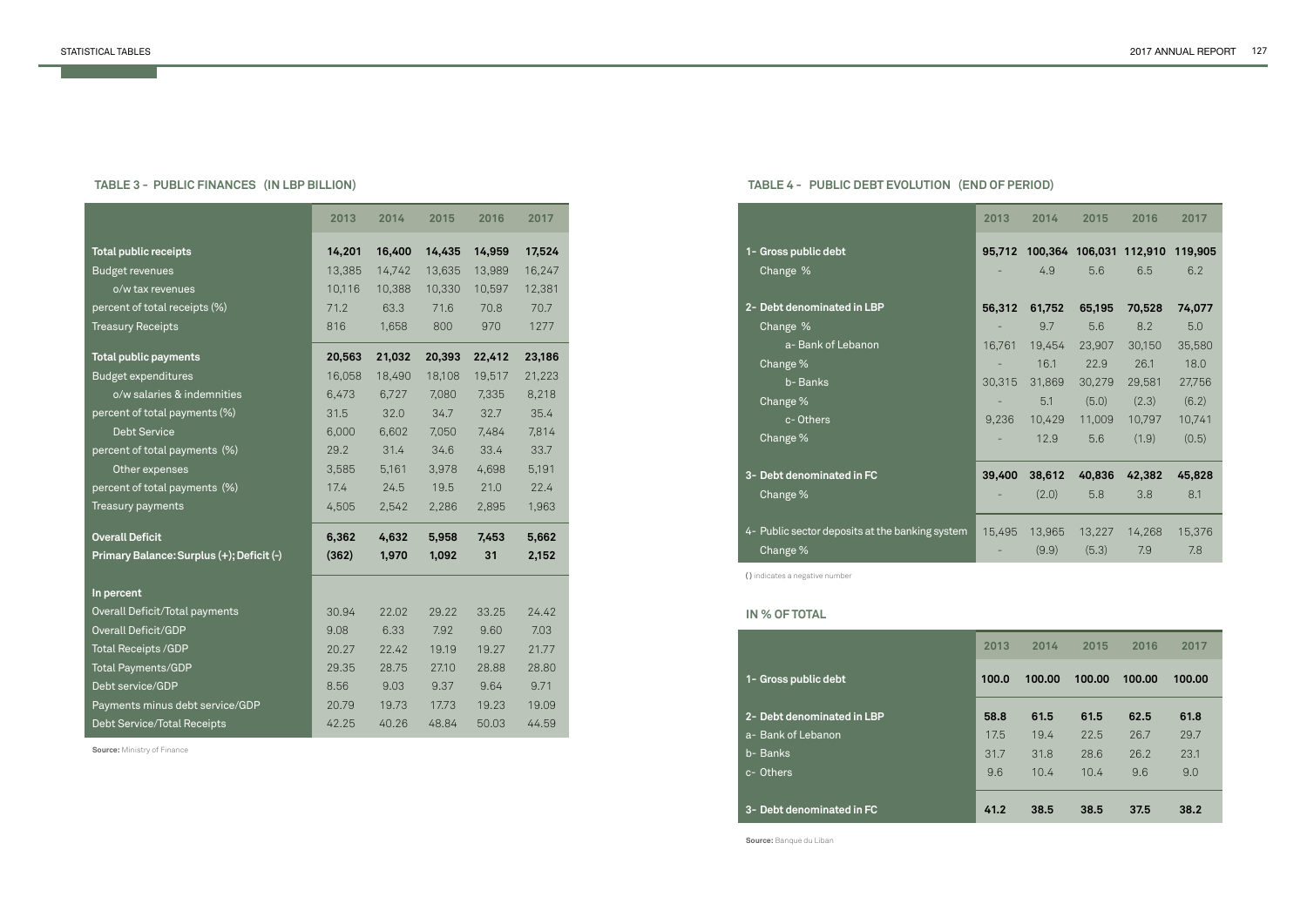#### **TABLE 5 - TREASURY BILLS OUTSTANDING PORTFOLIO IN LBP (END OF PERIOD - Billion LBP)**

|      | 3M  | 6M  | <b>12M</b> | <b>24M</b> | 36M    | 60M           | 84M    | <b>96M</b> | <b>120M</b> | 144M  | <b>180M</b> | <b>Total</b> | weighted<br>average<br>interest <sup><math>\check{\star}</math></sup> (%) | weighted<br>average life*<br>(days) |
|------|-----|-----|------------|------------|--------|---------------|--------|------------|-------------|-------|-------------|--------------|---------------------------------------------------------------------------|-------------------------------------|
| 2013 | 166 | 946 | 1,035      | 2,131      | 20,942 | 11,747        | 10,219 | 1,982      | 2,844       | 3,373 |             | 55,385       | 6.86                                                                      | 1,274                               |
| 2014 | 101 | 570 | 1,217      | 2,154      | 24,005 | 12,233        | 10,219 | 1,982      | 4,790       | 3,373 |             | 60,644       | 6.89                                                                      | 1,193                               |
| 2015 | 72  | 475 | 821        | 4,258      |        | 19,952 13,074 | 12,100 | 1,982      | 8,005       | 3,373 |             | 64,112       | 6.94                                                                      | 1,222                               |
| 2016 | 266 | 441 | 2,393      | 5,209      | 14,382 | 15,463        | 14,680 | 1,833      | 11,389      | 3,076 | 215         | 69,347       | 6.92                                                                      | 1,269                               |
| 2017 | 130 | 926 | 2,073      | 7,377      | 11,267 | 16,652        | 13,495 | 1,833      | 15,768      | 3,076 | 215         | 72,812       | 6.65                                                                      | 1,420                               |

**Preliminary data source:** Banque du Liban

**\*** According to the share of each category in the total Portfolio.

#### **TABLE 6 - EXCHANGE RATES OF MAJOR FOREIGN AND ARAB CURRENCIES LBP PER OTHER CURRENCIES**

| 2013     | 2014     | 2015     | 2016     | 2017     |
|----------|----------|----------|----------|----------|
|          |          |          |          |          |
| 1,507.50 | 1,507.50 | 1,507.50 | 1.507.50 | 1.507.50 |
| 2,482.55 | 2,341.75 | 2,232.46 | 1,856.03 | 2,035.58 |
| 1,690.97 | 1,524.27 | 1,520.88 | 1,485.81 | 1.545.04 |
| 2,074.77 | 1,833.87 | 1.646.64 | 1,596.29 | 1,806.59 |
| 14.33    | 12.62    | 12.51    | 12.90    | 13.39    |
| 10.64    | 8.38     | 6.81     | 2.93     | 2.93     |
| 401.94   | 401.68   | 401.58   | 401.91   | 401.99   |
| 5.341.96 | 5.148.57 | 4,967.05 | 4.934.53 | 4.995.03 |
|          |          |          |          |          |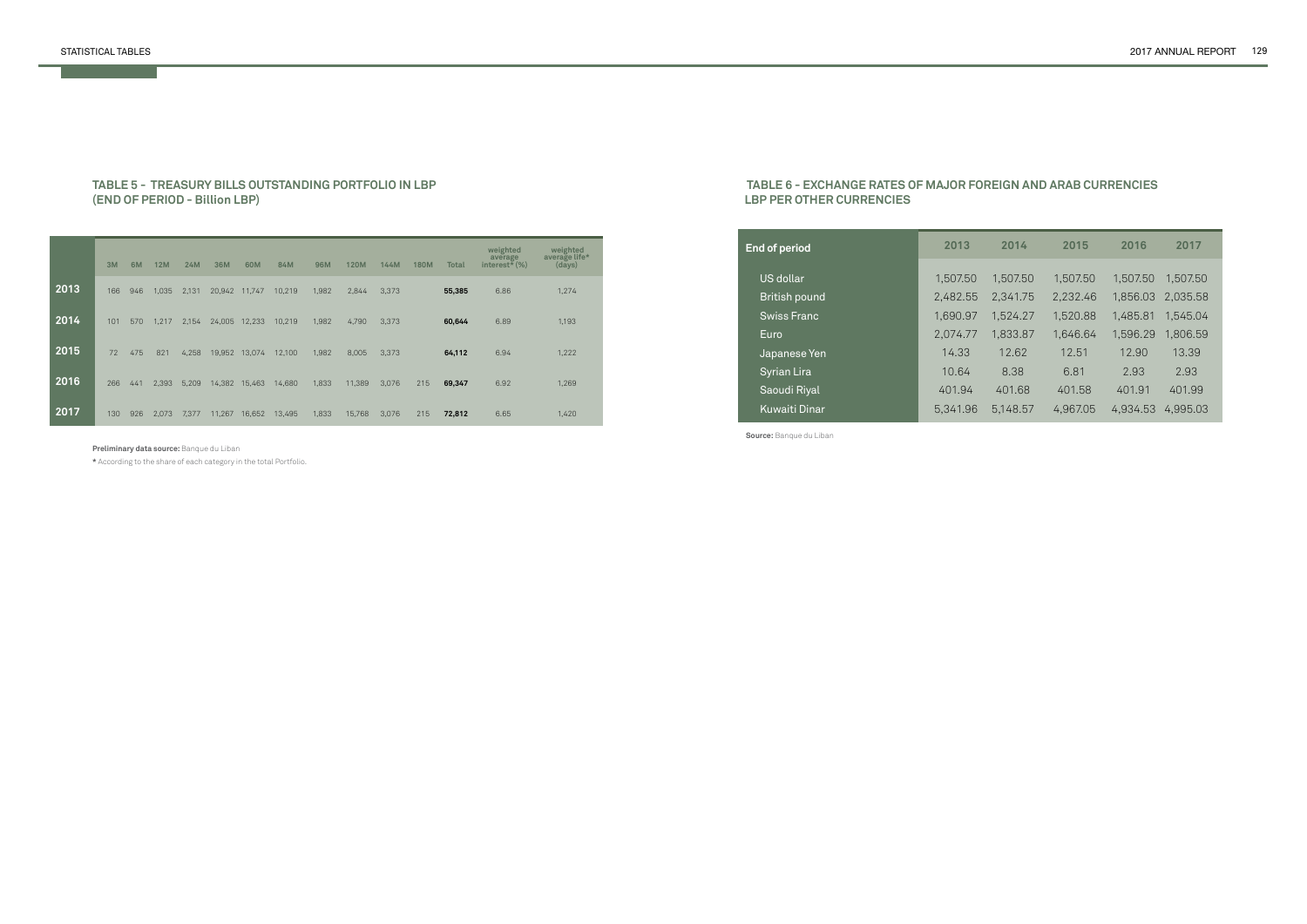|               |         | on LBP         | on USD  |                |                              | <b>LIBOR 3</b> |
|---------------|---------|----------------|---------|----------------|------------------------------|----------------|
|               | lending | <b>Deposit</b> | lending | <b>Deposit</b> | <b>Interbank</b><br>rate LBP | month<br>USD   |
| Dec-13        | 7.29    | 5.44           | 6.88    | 2.95           | 2.75                         | 0.24           |
| $Dec-14$      | 7.49    | 5.56           | 6.97    | 3.07           | 2.75                         | 0.24           |
| $Dec-15$      | 7.45    | 5.56           | 7.06    | 3.17           | 3.03                         | 0.54           |
| Jan-16        | 8.28    | 5.52           | 7.34    | 3.22           | 3.00                         | 0.62           |
| Feb-16        | 8.18    | 5.57           | 7.31    | 3.22           | 3.05                         | 0.62           |
| Mar-16        | 8.62    | 5.59           | 7.36    | 3.27           | 3.06                         | 0.63           |
| Apr- 16       | 8.40    | 5.60           | 7.17    | 3.29           | 3.07                         | 0.63           |
| May-16        | 8.53    | 5.58           | 7.29    | 3.26           | 3.01                         | 0.65           |
| Jun-16        | 8.31    | 5.56           | 7.20    | 3.31           | 3.80                         | 0.65           |
| <b>Jul-16</b> | 8.32    | 5.57           | 7.25    | 3.30           | 3.04                         | 0.70           |
| Aug- 16       | 8.29    | 5.56           | 7.28    | 3.39           | 3.02                         | 0.81           |
| $Sep-16$      | 8.44    | 5.58           | 7.20    | 3.43           | 3.00                         | 0.85           |
| Oct-16        | 8.35    | 5.53           | 7.06    | 3.43           | 3.03                         | 0.88           |
| Nov-16        | 8.26    | 5.54           | 7.16    | 3.48           | 3.00                         | 0.91           |
| Dec-16        | 8.23    | 5.56           | 7.35    | 3.52           | 3.00                         | 0.98           |
| Jan-17        | 8.47    | 5.55           | 7.26    | 3.52           | 3.03                         | 1.03           |
| Feb-17        | 8.37    | 5.56           | 7.14    | 3.57           | 3.00                         | 1.05           |
| Mar-17        | 8.43    | 5.57           | 7.32    | 3.53           | 3.00                         | 1.14           |
| Apr- 17       | 8.33    | 5.54           | 7.22    | 3.62           | 3.13                         | 1.16           |
| May-17        | 8.48    | 5.57           | 7.36    | 3.62           | 3.00                         | 1.19           |
| Jun-17        | 8.39    | 5.51           | 7.27    | 3.58           | 4.26                         | 1.26           |
| Jul-17        | 8.33    | 5.56           | 7.25    | 3.64           | 3.94                         | 1.31           |
| Aug- 17       | 8.10    | 5.55           | 7.29    | 3.63           | 4.24                         | 1.31           |
| Sep-17        | 8.31    | 5.53           | 7.53    | 3.65           | 4.00                         | 1.32           |
| Oct-17        | 8.24    | 5.56           | 7.39    | 3.72           | 4.29                         | 1.36           |
| Nov-17        | 7.98    | 5.88           | 7.32    | 3.80           | 69.06                        | 1.43           |
| Dec-17        | 8.09    | 6.41           | 7.67    | 3.89           | 35.93                        | 1.60           |

**Source:** Banque du Liban- Société Financière du Liban.

# **TABLE 7 - AVERAGE INTEREST RATES AT COMMERCIAL BANKS (%)**

**Source:** Banque du Liban. **N.R=** Non Resident

## **TABLE 8 (a) - CONSOLIDATED BALANCE SHEET OF COMMERCIAL BANKS (END OF PERIOD - BILLION LBP)**

| <b>Items</b>                             | 2013    | 2014    | 2015    | 2016            | 2017    |
|------------------------------------------|---------|---------|---------|-----------------|---------|
| <b>Assets</b>                            |         |         |         |                 |         |
| <b>Reserves</b>                          | 82,533  | 96,314  | 107,021 | 135,305         | 156,667 |
| <b>Vault Cash</b>                        | 576     | 607     | 693     | 693             | 774     |
| Deposits with Central Bank               | 81,957  | 95,707  |         | 106,329 134,612 | 155,893 |
| <b>Claims on Resident Private Sector</b> | 62,565  | 68,391  | 72,427  | 76,943          | 81,667  |
| in LBP                                   | 16,757  | 18,749  | 20,573  | 23,607          | 26,415  |
| in FC                                    | 45,808  | 49,642  | 51,854  | 53,335          | 55,252  |
| <b>Claims on Public Sector</b>           | 56,786  | 56,308  | 56,984  | 52,344          | 48,163  |
| Treasury Bills in LBP                    | 30,114  | 31,564  | 30,243  | 28,936          | 26,556  |
| Treasury Bills in FC                     | 26,544  | 24,588  | 26,600  | 23,191          | 21,373  |
| <b>Other Claims</b>                      | 128     | 156     | 140     | 218             | 234     |
| <b>Foreign Assets</b>                    | 40,137  | 36,470  | 35,870  | 34,824          | 35,579  |
| Claims on N.R. Private Sector            | 8,862   | 8,339   | 9,316   | 9,256           | 9,263   |
| Claims on N.R. Banks                     | 21,041  | 18,342  | 17,422  | 16,945          | 17,835  |
| <b>Other Foreign Assets</b>              | 10,235  | 9,789   | 9,132   | 8,623           | 8,481   |
| <b>Fixed Assets</b>                      | 5,921   | 6,574   | 7,361   | 7,857           | 8,643   |
| <b>Unclassified Assets</b>               | 526     | 806     | 716     | 726             | 713     |
| Total                                    | 248,468 | 264,863 | 280,379 | 307,999         | 331,433 |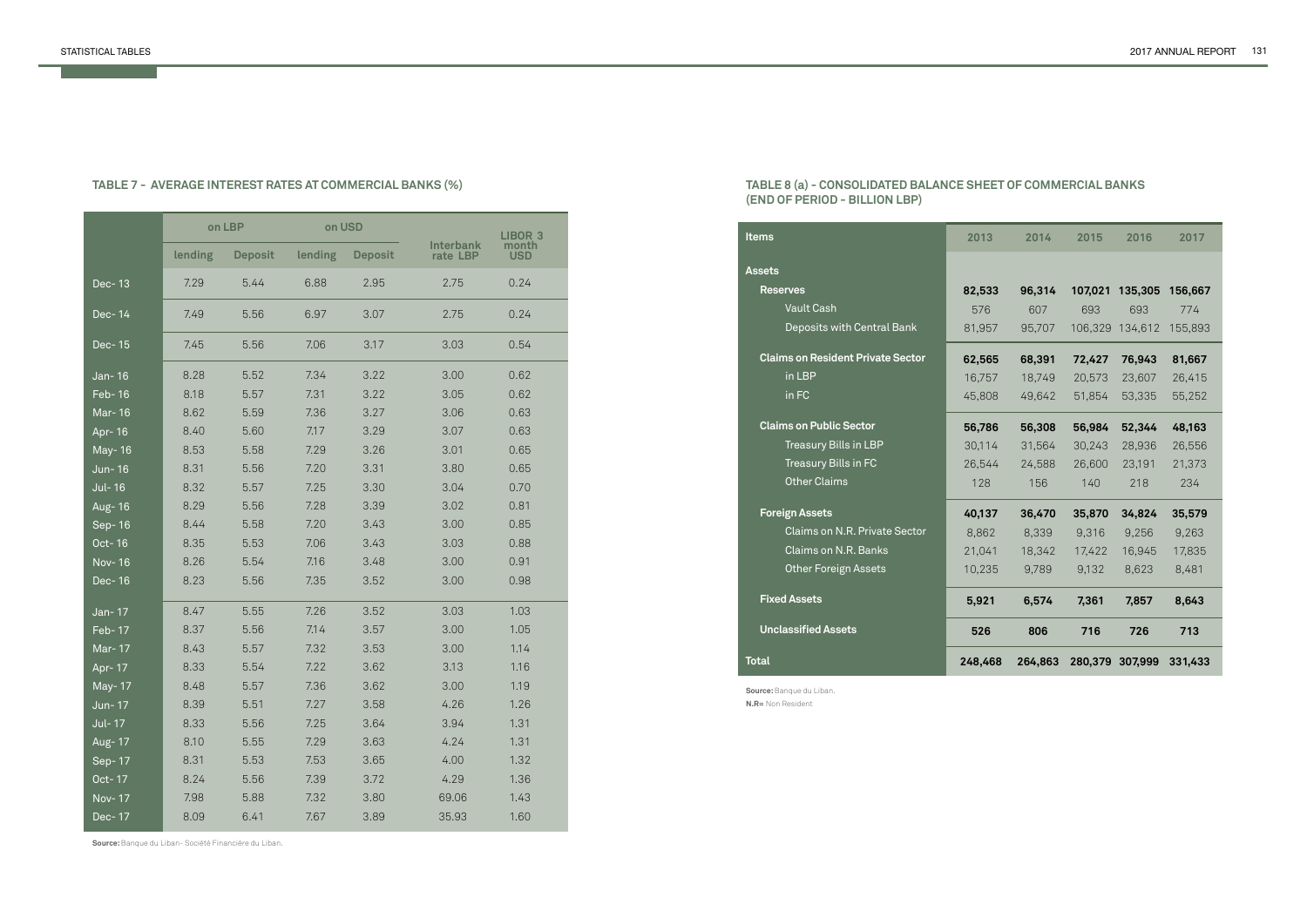**Source:** Banque du Liban. **N.R=** Non Resident

#### **TABLE 8 (b) - CONSOLIDATED BALANCE SHEET OF COMMERCIAL BANKS (END OF PERIOD - BILLION LBP)**

| <b>Items</b>                            | 2013    | 2014    | 2015    | 2016    | 2017    |
|-----------------------------------------|---------|---------|---------|---------|---------|
| <b>Liabilities</b>                      |         |         |         |         |         |
| <b>Resident Private Sector Deposits</b> | 162,396 | 172,041 | 180,489 | 193,765 | 201,263 |
| Demand Deposits in LBP                  | 4,144   | 4,564   | 4,907   | 5,437   | 5,629   |
| Other Deposits in LBP                   | 60,328  | 64,278  | 68,678  | 71,467  | 67,471  |
| Deposits in FC                          | 97,924  | 103,199 | 106,904 | 116,861 | 128,164 |
| <b>Public Sector Deposits</b>           | 4,463   | 4,842   | 5,074   | 5,956   | 6,484   |
| <b>N.R. Private Sector Deposits</b>     | 42,934  | 45,680  | 48,026  | 51,196  | 52,998  |
| in LBP                                  | 5,063   | 5,815   | 6,680   | 6,827   | 6,440   |
| in FC                                   | 37,871  | 39,866  | 41,346  | 44,369  | 46,558  |
| <b>N.R Financial Sector Deposits</b>    | 7,555   | 8,795   | 9,864   | 9,467   | 11,278  |
| <b>Bonds</b>                            | 398     | 352     | 412     | 408     | 416     |
| <b>Capital Accounts</b>                 | 21,410  | 23,719  | 25,131  | 27,497  | 28,831  |
| Core Capital                            | 19,619  | 21,954  | 23,300  | 25,660  | 26,955  |
| <b>Supplementary Capital</b>            | 1,791   | 1,765   | 1,831   | 1,838   | 1,876   |
| <b>Unclassified Liabilities</b>         | 9,312   | 9,434   | 11,383  | 19,708  | 30,163  |
| <b>Total</b>                            | 248,468 | 264,863 | 280,379 | 307,999 | 331,433 |

 **TABLE 9 - EVOLUTION OF THE MAIN ITEMS OF COMMERCIAL BANKS CONSOLIDATED BALANCE SHEET (END OF PERIOD, BILLION LBP)**

**Source:** Banque du Liban **( )** indicates a negative number

|                                                            | 2013    | 2014             | 2015            | 2016            | 2017            |
|------------------------------------------------------------|---------|------------------|-----------------|-----------------|-----------------|
| Total Deposits of Resident & N.R.<br><b>Private Sector</b> | 205,330 | 217,721          | 228,515         | 244,961         | 254,261         |
| Change %                                                   |         | 6.0              | 5.0             | 7.2             | 3.8             |
| Total Claims on Resident & N.R.<br><b>Private Sector</b>   | 71,427  | 76,730           | 81,743          | 86,198          | 90,931          |
| Change %                                                   |         | 7.4              | 6.5             | 5.4             | 5.5             |
| Claims on Public Sector<br>Change %                        | 56,786  | 56,308<br>(0.8)  | 56,984<br>1.2   | 52,344<br>(8.1) | 48,163<br>(8.0) |
| <b>Claims on N.R. Banks</b><br>Change %                    | 21,041  | 18,342<br>(12.8) | 17,422<br>(5.0) | 16,945<br>(2.7) | 17,835<br>5.3   |
| Deposits with Central Bank<br>Change %                     | 81,957  | 95,707<br>16.8   | 106,329<br>11.1 | 134,612<br>26.6 | 155,893<br>15.8 |
| Capital Accounts<br>Change %                               | 21,410  | 23,719<br>10.8   | 25,131<br>6.0   | 27,497<br>9.4   | 28,831<br>4.9   |
| <b>Total Assets</b><br>Change %                            | 248,468 | 264,863<br>6.6   | 280,379<br>5.9  | 307,999<br>9.9  | 331,433<br>7.6  |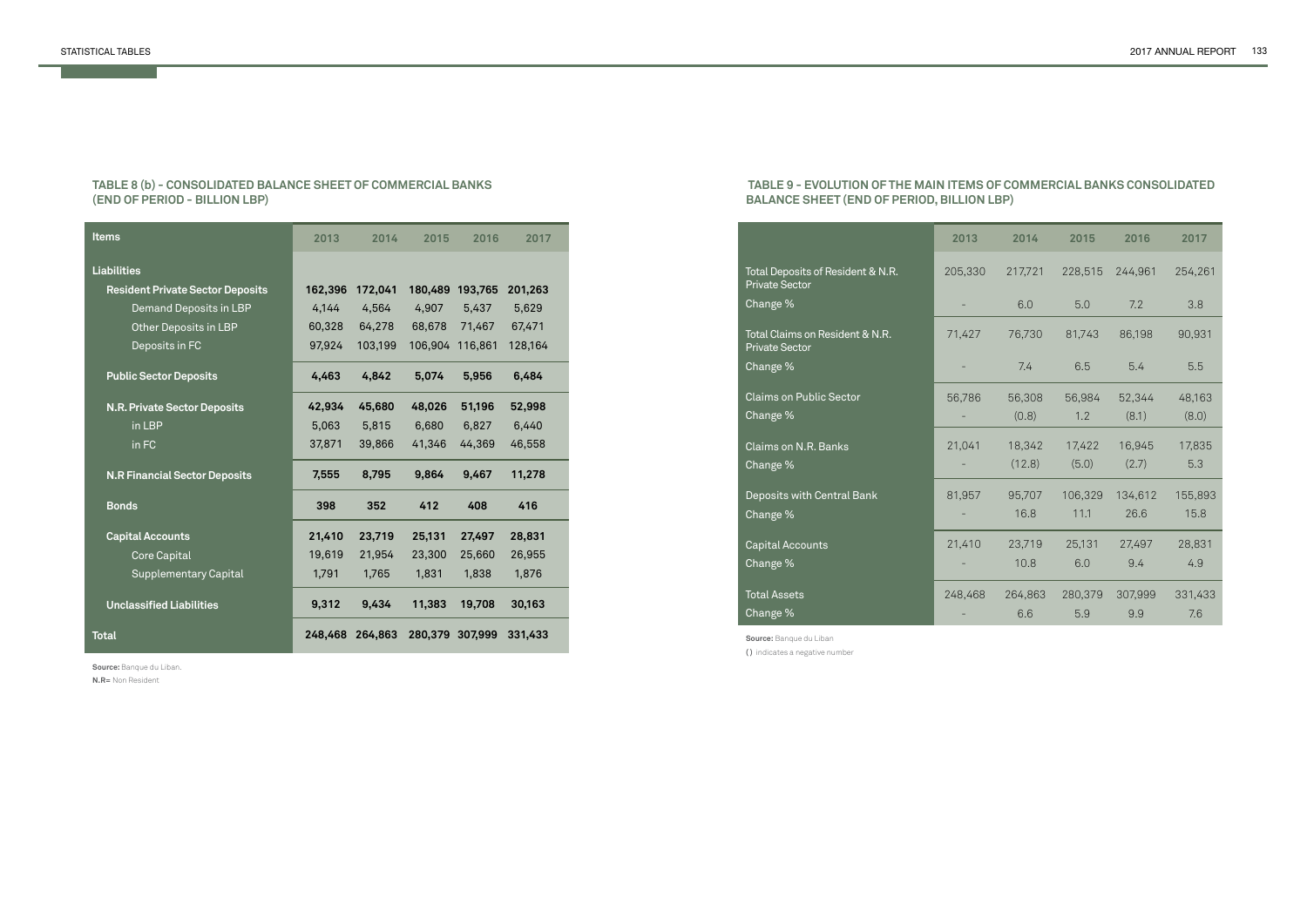| <b>SS ACCOUNTS OF ALL BANKS</b> |  |  |
|---------------------------------|--|--|
|---------------------------------|--|--|

|                                                                                      |       | <b>In LBP Billion</b> |        |       | in % of total |       |
|--------------------------------------------------------------------------------------|-------|-----------------------|--------|-------|---------------|-------|
|                                                                                      | 2014  | 2015                  | 2016   | 2014  | 2015          | 2016  |
| <b>Expenses</b>                                                                      |       |                       |        |       |               |       |
| Interest paid                                                                        | 9,212 | 10,020                | 10,866 | 68.5  | 68.7          | 65.3  |
| Net provisions                                                                       | 294   | 323                   | 262    | 2.2   | 2.2           | 1.6   |
| <b>Staff Expenses</b>                                                                | 1,913 | 2,025                 | 2,196  | 14.2  | 13.9          | 13.2  |
| General operating expenses                                                           | 1,317 | 1,447                 | 2,290  | 9.8   | 9.9           | 13.8  |
| Depreciation and net provisions/<br>Dividends on tangible and intangible<br>assets   | 214   | 240                   | 262    | 1.6   | 1.6           | 1.6   |
| Income tax                                                                           | 493   | 537                   | 776    | 3.7   | 3.7           | 4.7   |
| <b>Total</b>                                                                         |       | 13,443 14,592         | 16,652 | 100.0 | 100.0         | 100.0 |
| Income                                                                               |       |                       |        |       |               |       |
|                                                                                      |       |                       |        |       |               |       |
| interest Received                                                                    |       | 13,709 14,849 15,990  |        | 85.5  | 85.3          | 81.9  |
| Net commissions received,<br>investment banking income & other<br>operational income | 2,294 | 2,515                 | 3,555  | 14.3  | 14.5          | 18.2  |
| Net extraordinary income                                                             | 30    | 39                    | (29)   | 0.2   | 0.2           | (0.1) |
| <b>Total</b>                                                                         |       | 16,033 17,403 19,516  |        | 100.0 | 100.0         | 100.0 |
| <b>Net Profit</b>                                                                    | 2,590 | 2,811                 | 2,864  |       |               |       |

#### **TABLE 10 - BANKS' EXPENSES & INCOME DISTRIBUTION**

**Source:** Banque du Liban

**( )** indicates a negative number

## **TABLE 11 - CONSOLIDATED PROFIT AND LOS OPERATING IN LEBANON**

|                                                                                          |        | <b>In LBP Billion</b> |        | annual change (%) |           |
|------------------------------------------------------------------------------------------|--------|-----------------------|--------|-------------------|-----------|
|                                                                                          | 2014   | 2015                  | 2016   | 2015/2014         | 2016/2015 |
| 1 - Interest Received                                                                    | 13,709 | 14,849                | 15,990 | 8.3               | 7.7       |
| 2 - Interest Paid                                                                        | 9,212  | 10,020                | 10,866 | 8.8               | 8.4       |
| 3 - Interest margin (1-2)                                                                | 4,497  | 4,829                 | 5,124  | 7.4               | 6.1       |
| 4 - Net Provisions for doubtful debt                                                     | 294    | 323                   | 262    | 9.9               | (18.9)    |
| 5 - Net Interest received (3-4)                                                          | 4,203  | 4,506                 | 4,862  | 7.2               | 7.9       |
| 6 - Net Commissions received,<br>investment banking income<br>& other operational income | 2,294  | 2,515                 | 3,555  | 9.6               | 41.4      |
| 7 - Net Financial Income (5+6)                                                           | 6,497  | 7,021                 | 8,417  | 8.1               | 19.9      |
| 8 - Staff Expenses                                                                       | 1,913  | 2,025                 | 2,196  | 5.9               | 8.4       |
| 9 - Other operating charges                                                              | 1,317  | 1,447                 | 2,290  | 9.9               | 58.3      |
| 10-Depreciation and net provisions/<br>Dividends on tangible and<br>intangible assets    | 214    | 240                   | 262    | 12.1              | 9.2       |
| 11- Ordinary profits before taxes<br>$(7 - 8 - 9 - 10)$                                  | 3,053  | 3,309                 | 3,669  | 8.4               | 10.9      |
| 12- Net Extraordinary income                                                             | 30     | 39                    | (29)   | 30.0              |           |
| 13- Profits before taxes (11+12)                                                         | 3,083  | 3,348                 | 3,640  | 8.6               | 8.7       |
| 14- Income tax                                                                           | 493    | 537                   | 776    | 8.9               | 44.5      |
| 15- Net profit after tax (13-14)                                                         | 2,589  | 2,811                 | 2,864  | 8.6               | 1.9       |

**Source:** Banque du Liban **( )** indicates a negative number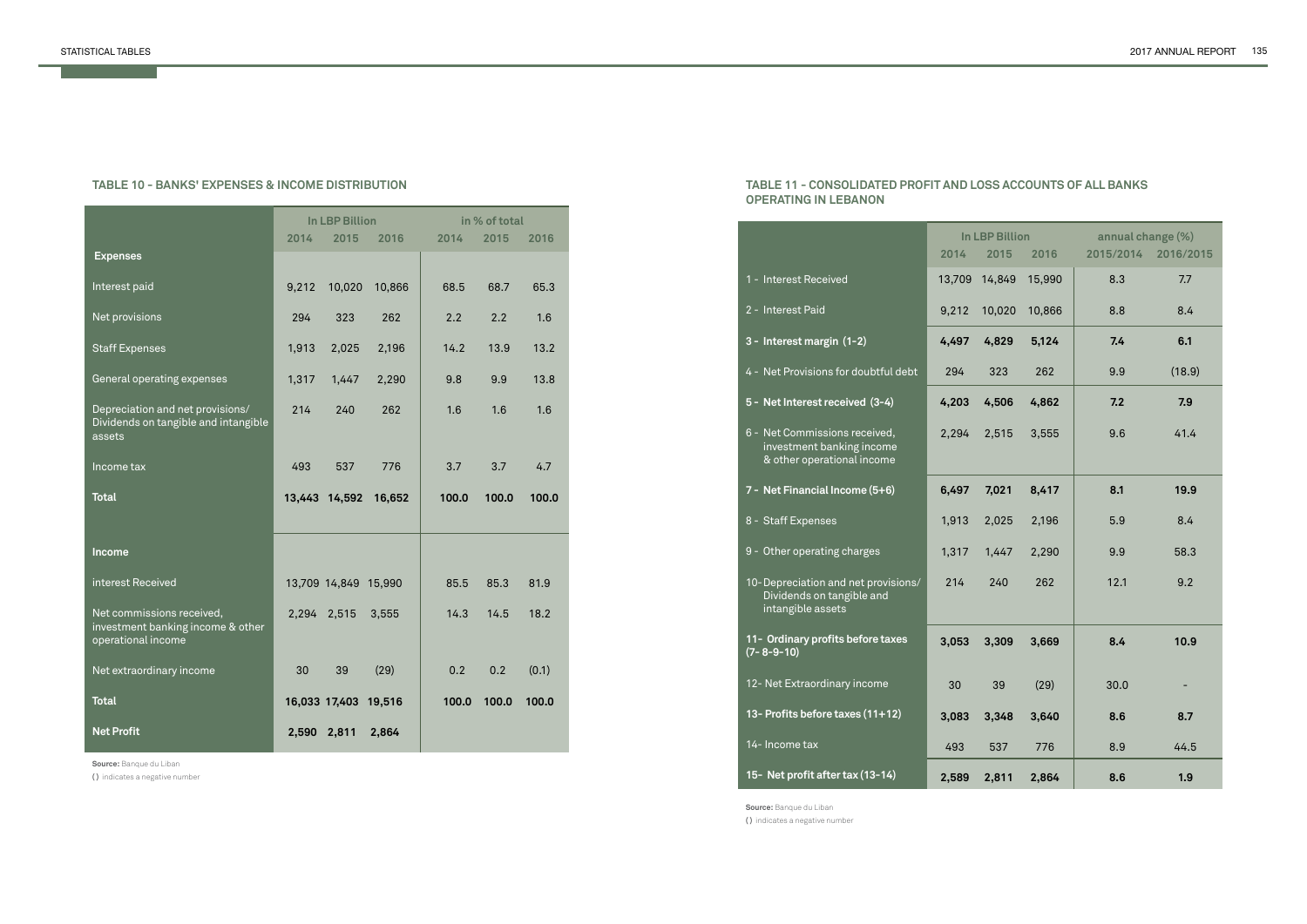**TABLE 12 - EVOLUTION OF DEPOSITS AND CLAIMS AT BANKS (END OF PERIOD)**

**Source:** Banque du Liban

**N.R=** Non Resident

**( )** indicates a negative number

| In Lebanese Pounds (billion LBP)             | 2013                     | 2014   | 2015   | 2016    | 2017    |
|----------------------------------------------|--------------------------|--------|--------|---------|---------|
| Deposits of Resident and N.R. Private Sector | 69,535                   | 74,656 | 80,265 | 83,731  | 79,540  |
| Change %                                     |                          | 7.4    | 7.5    | 4.3     | (5.0)   |
| <b>Claims on Resident Private Sector</b>     | 16,757                   | 18,749 | 20,573 | 23,607  | 26,415  |
| Change %                                     | ÷                        | 11.9   | 9.7    | 14.7    | 11.9    |
| Claims / Deposits (%)                        | 24.1                     | 25.1   | 25.6   | 28.2    | 33.2    |
|                                              |                          |        |        |         |         |
| In Foreign Currencies (USD million)          |                          |        |        |         |         |
| Deposits of Resident and N.R. Private sector | 90,079                   | 94,902 | 98,342 | 106,952 | 115,902 |
| Change %                                     | $\overline{\phantom{a}}$ | 5.4    | 3.6    | 8.8     | 8.4     |
| Claims on Resident and N.R. Private Sector   | 36,265                   | 38,462 | 40,577 | 41,520  | 42,796  |
| Change %                                     |                          | 6.1    | 5.5    | 2.3     | 3.1     |
| Claims / Deposits (%)                        | 40.3                     | 40.5   | 41.3   | 38.8    | 36.9    |

# **TABLE 13 - CONCENTRATION OF BANKING ACTIVITY - END OF 2016 (%)**

**TOTAL ASSETS**

**Source:** BILANBANQUES 2017

| <b>Assets</b> | <b>Deposits</b> | <b>Credits</b> |
|---------------|-----------------|----------------|
| 55.6          | 56.5            | 55.5           |
| 81.8          | 82.2            | 80.4           |
| 94.3          | 95.2            | 93.8           |
| 98.9          | 99.1            | 98.9           |
| 100.0         | 100.0           | 100.0          |



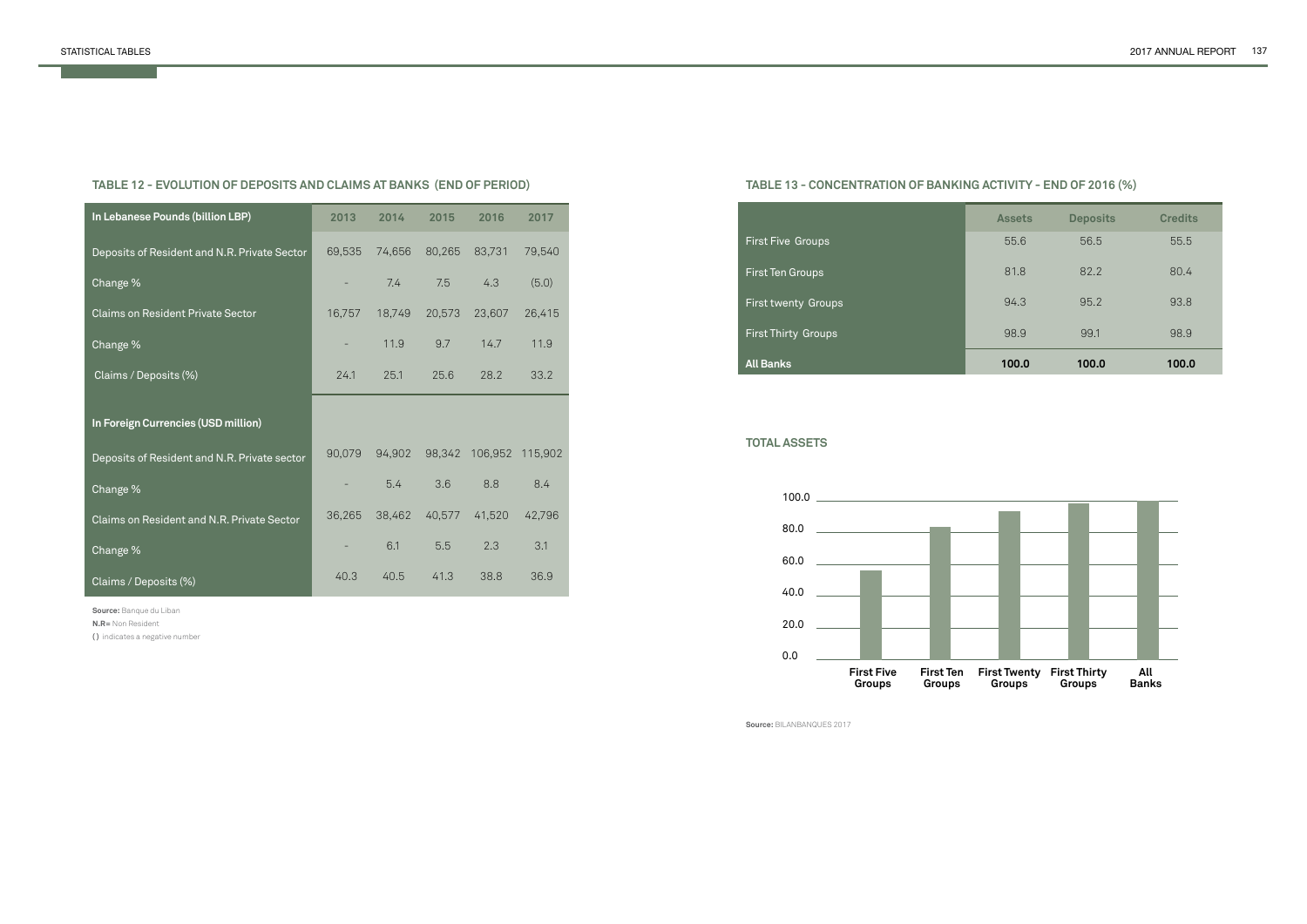# **TABLE 14 - REGIONAL DISTRIBUTION OF BANK DEPOSITS (EOP, %)**

# **REGIONAL DISTRIBUTION OF BANK CREDITS (EOP, %)**

| <b>Region</b>    |          | by region     | by depositor |               |
|------------------|----------|---------------|--------------|---------------|
|                  | $Dec-16$ | <b>Dec-17</b> | $Dec-16$     | <b>Dec-17</b> |
| Beirut & Suburbs | 69.42    | 68.39         | 47.97        | 47.70         |
| Mount Lebanon    | 13.80    | 14.27         | 18.72        | 18.72         |
| Bekaa            | 4.65     | 4.71          | 8.75         | 8.83          |
| South Lebanon    | 6.46     | 6.74          | 12.47        | 12.65         |
| North Lebanon    | 5.67     | 5.89          | 12.09        | 12.10         |
| <b>Total</b>     | 100.00   | 100.00        | 100.00       | 100.00        |

| <b>Region</b>    | by region     |               | by beneficiary |               |
|------------------|---------------|---------------|----------------|---------------|
|                  | <b>Dec-16</b> | <b>Dec-17</b> | $Dec-16$       | <b>Dec-17</b> |
| Beirut & Suburbs | 75.65         | 75.08         | 54.23          | 53.24         |
| Mount Lebanon    | 12.33         | 12.70         | 18.04          | 18.53         |
| <b>Bekaa</b>     | 3.07          | 3.15          | 7.12           | 7.39          |
| South Lebanon    | 4.69          | 4.71          | 9.93           | 10.10         |
| North Lebanon    | 4.26          | 4.37          | 10.68          | 10.74         |
| <b>Total</b>     | 100.00        | 100.00        | 100.00         | 100.00        |

**Source:** Banque du Liban

# **TABLE 15 - DISRTIBUTION OF BENEFICIARIES BY CREDIT RANGE (END OF PERIOD)**

# **DISTRIBUTION OF UTILIZED CREDIT AMOUNT BY CREDIT RANGE (END OF PERIOD - BILLION LBP)**

|                                   | <b>Dec-16</b> |        | <b>Dec-17</b> |        |
|-----------------------------------|---------------|--------|---------------|--------|
|                                   | number        | %      | number        | %      |
| Less than 5 millions LBP          | 71,725        | 12.08  | 82,244        | 13.36  |
| Between 25 & 5 millions LBP       | 305,968       | 51.53  | 301,784       | 49.02  |
| Between 25 & 100 millions LBP     | 119.945       | 20.20  | 127,367       | 20.69  |
| Between 100 & 500 millions LBP    | 80,368        | 13.54  | 87,737        | 14.25  |
| Between 500 & 1000 millions LBP   | 7,379         | 1.24   | 7,899         | 1.28   |
| Between 1000 & 5000 millions LBP  | 5,806         | 0.98   | 5,964         | 0.97   |
| Between 5000 & 10000 millions LBP | 1,230         | 0.21   | 1,160         | 0.19   |
| More than 10000 millions LBP      | 1,337         | 0.23   | 1.447         | 0.24   |
| <b>Total</b>                      | 593,758       | 100.00 | 615,602       | 100.00 |

|                                   | <b>Dec-16</b> |        | <b>Dec-17</b> |        |
|-----------------------------------|---------------|--------|---------------|--------|
|                                   | value         | %      | value         | %      |
| Less than 5 millions LBP          | 152           | 0.16   | 178           | 0.17   |
| Between 25 & 5 millions LBP       | 3,847         | 3.97   | 3,776         | 3.65   |
| Between 25 & 100 millions LBP     | 5,684         | 5.87   | 6.077         | 5.87   |
| Between 100 & 500 millions LBP    | 15,992        | 16.52  | 17,428        | 16.84  |
| Between 500 & 1000 millions LBP   | 5.060         | 5.23   | 5,389         | 5.21   |
| Between 1000 & 5000 millions LBP  | 12,381        | 12.79  | 12,818        | 12.39  |
| Between 5000 & 10000 millions LBP | 8,566         | 8.85   | 8.154         | 7.88   |
| More than 10000 millions LBP      | 45,099        | 46.60  | 49,673        | 48.00  |
| Total                             | 96,781        | 100.00 | 103,495       | 100.00 |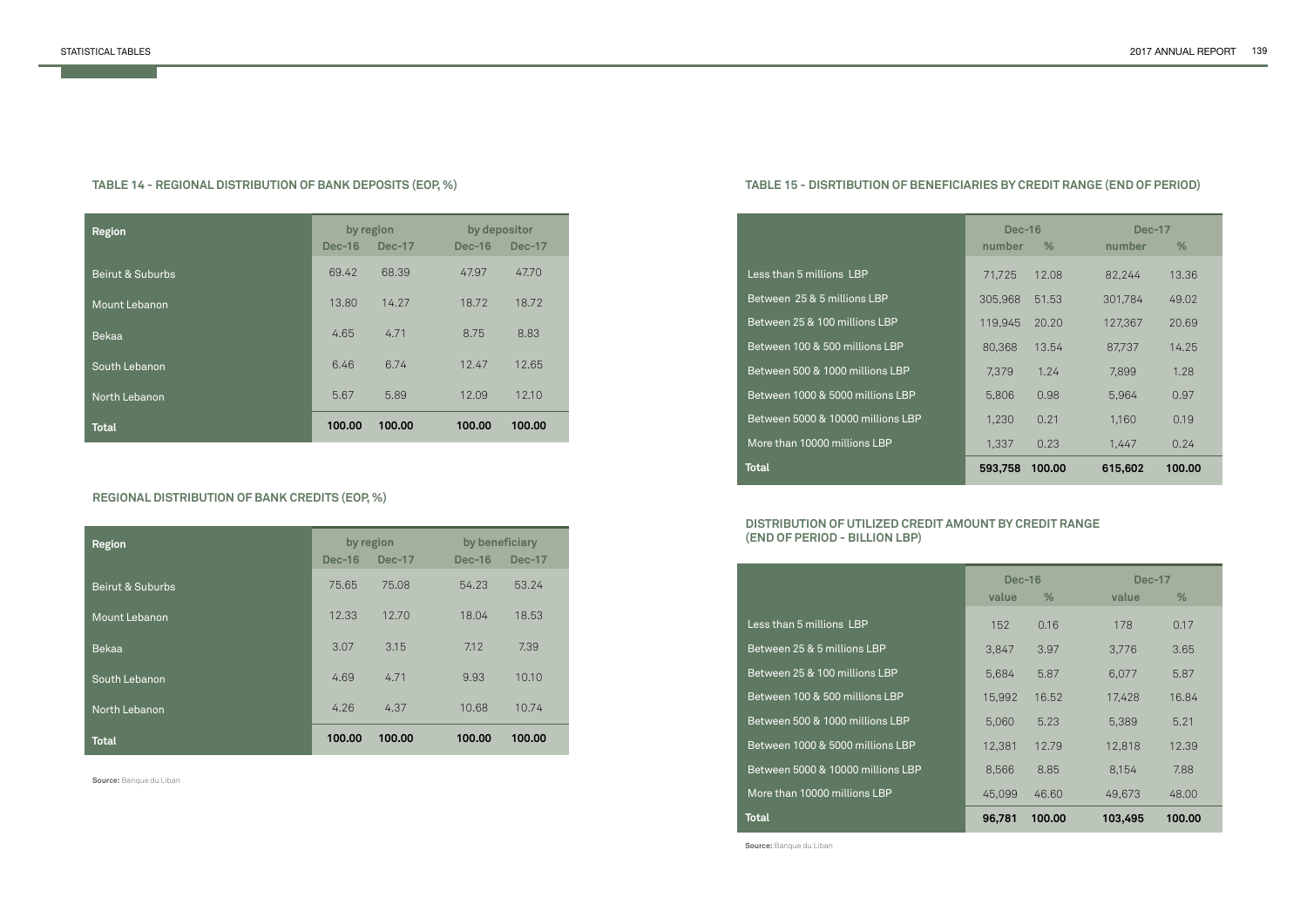| E POUNDS |  |
|----------|--|
| LLION)   |  |

#### **TABLE 16 - SECTORIAL DISTRIBUTION OF UTILIZED CREDITS IN THE FINANCIAL SECTOR (2013 - 2017)**

| <b>Economic Sector</b>          | <b>Value, LBP billion</b> |        |        |        |         |
|---------------------------------|---------------------------|--------|--------|--------|---------|
|                                 | 2013                      | 2014   | 2015   | 2016   | 2017    |
| Agriculture                     | 824                       | 994    | 1,064  | 1,146  | 1,184   |
| Industry                        | 9,007                     | 9,320  | 9,398  | 9,517  | 10,304  |
| Consrtuction                    | 13,840                    | 14,471 | 16,335 | 17,414 | 17,267  |
| <b>Trade &amp; Services</b>     | 27,501                    | 29,373 | 30,991 | 31,346 | 34,110  |
| <b>Financial Intermediation</b> | 4,316                     | 5,171  | 5.458  | 5,169  | 5,452   |
| <b>Others</b>                   | 2,082                     | 2,214  | 2,468  | 2,527  | 2,846   |
| Individuals                     | 22,207                    | 24,911 | 27,060 | 29,662 | 32,332  |
| <b>Total</b>                    | 79,777                    | 86,454 | 92.774 | 96,781 | 103,495 |

| <b>Economic Sector</b>          | In % of Total |        |        |        |        |
|---------------------------------|---------------|--------|--------|--------|--------|
|                                 | 2013          | 2014   | 2015   | 2016   | 2017   |
| Agriculture                     | 1.03          | 1.15   | 1.15   | 1.18   | 1.14   |
| Industry                        | 11.29         | 10.78  | 10.13  | 9.83   | 9.96   |
| Consrtuction                    | 17.35         | 16.74  | 17.61  | 17.99  | 16.68  |
| Trade & Services                | 34.47         | 33.98  | 33.40  | 32.39  | 32.96  |
| <b>Financial Intermediation</b> | 5.41          | 5.98   | 5.88   | 5.34   | 5.27   |
| <b>Others</b>                   | 2.61          | 2.56   | 2.66   | 2.61   | 2.75   |
| Individuals                     | 27.84         | 28.81  | 29.17  | 30.65  | 31.24  |
| <b>Total</b>                    | 100.00        | 100.00 | 100.00 | 100.00 | 100.00 |

**Source:** Banque du Liban

#### **TABLE 17 - CHECKS CLEARED IN LEBANESE (NUMBER IN THOUSANDS, VALUE IN LBP BIL**

|       |       | <b>Number</b> |       |        |  |
|-------|-------|---------------|-------|--------|--|
| 2013  | 2014  | 2015          | 2016  | 2017   |  |
| 3,917 | 4,021 | 4,117         | 4,286 | -4.591 |  |

| 2013 | 2014 | <b>Value</b><br>2015               | <b>2016</b> | 2017 |
|------|------|------------------------------------|-------------|------|
|      |      | 25,694 27,349 28,210 29,985 32,674 |             |      |

# **AVERAGE VALUE OF CHECKS CLEARED IN LBP (IN THOUSANDS OF LBP)**



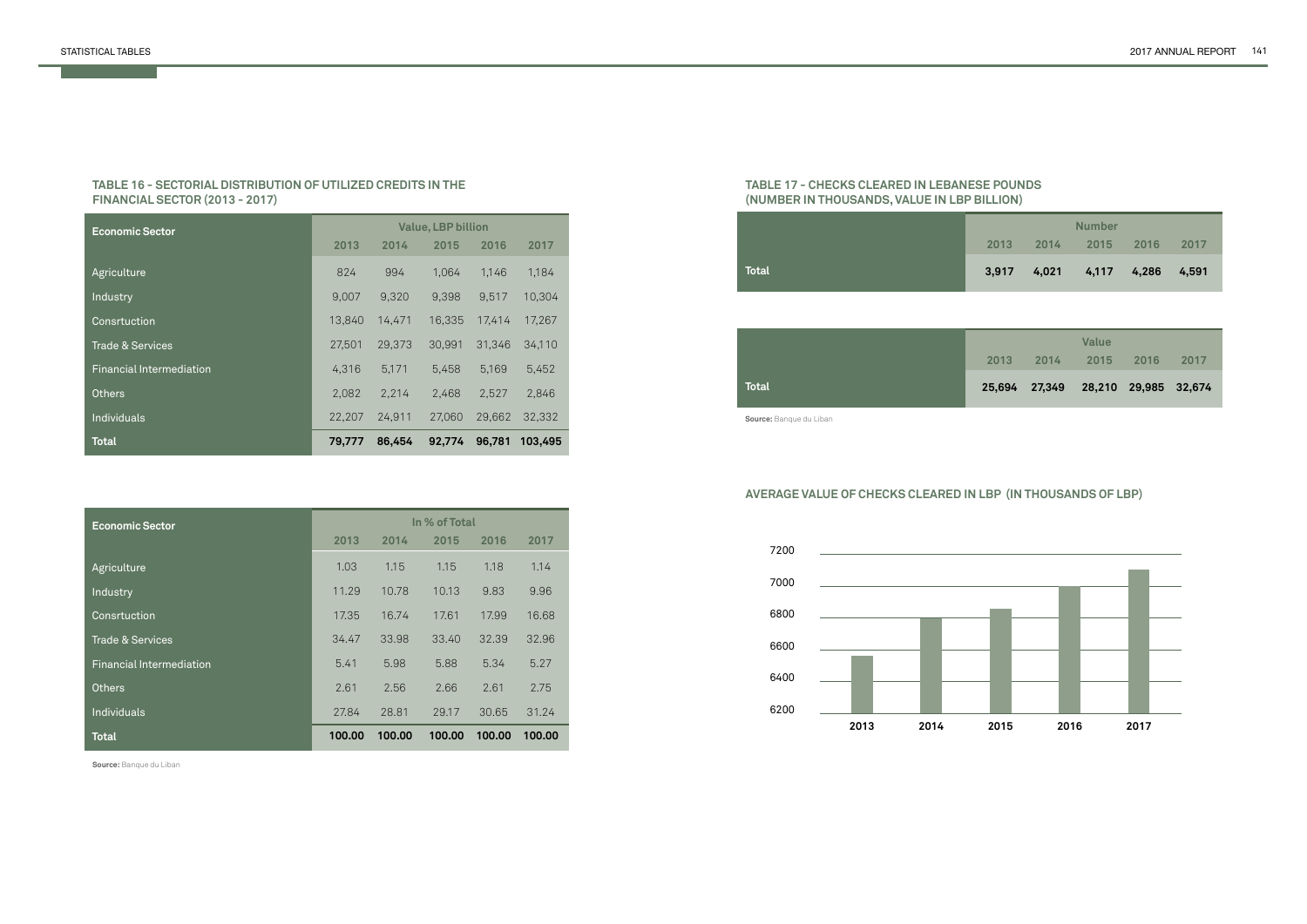#### **TABLE 18 - CHECKS CLEARED IN FOREIGN CURRENCIES (NUMBER IN THOUSANDS, VALUE IN USD MILLION)**

|              | <b>Number</b> |           |                   |      |       |  |
|--------------|---------------|-----------|-------------------|------|-------|--|
|              | 2013          | 2014 2015 |                   | 2016 | 2017  |  |
| <b>Total</b> | 9,321         |           | 8,943 8,394 8,033 |      | 7,634 |  |

|       |      |                                    | <b>Value</b> |      |      |  |
|-------|------|------------------------------------|--------------|------|------|--|
|       | 2013 | 2014                               | 2015         | 2016 | 2017 |  |
| Total |      | 55,304 56,331 50,831 48,144 46,562 |              |      |      |  |

#### **AVERAGE VALUE OF CHECKS CLEARED IN FC (IN U.S.\$)**

**Source:** Banque du Liban



**53 %** Beirut & **Suburbs** 

## **TABLE 19 - DISTRIBUTION OF COMMERCIAL BANKS BRANCHES IN LEBANON (INCLUDING MAIN BRANCH)**

# **GEOGRAPHICAL DISTRIBUTION OF COMMERCIAL BANKS BRANCHES 2017**

| 2013 | 2014  | 2015  | 2016  | 2017  |
|------|-------|-------|-------|-------|
| 73   | 71    | 69    | 67    | 65    |
| 56   | 55    | 53    | 50    | 49    |
| 17   | 16    | 16    | 17    | 16    |
|      |       |       |       |       |
| 985  | 1,020 | 1,039 | 1,056 | 1,065 |
| 529  | 548   | 558   | 567   | 565   |
| 187  | 194   | 199   | 203   | 207   |
| 97   | 101   | 102   | 103   | 108   |
| 106  | 109   | 112   | 115   | 116   |
| 66   | 68    | 68    | 68    | 69    |



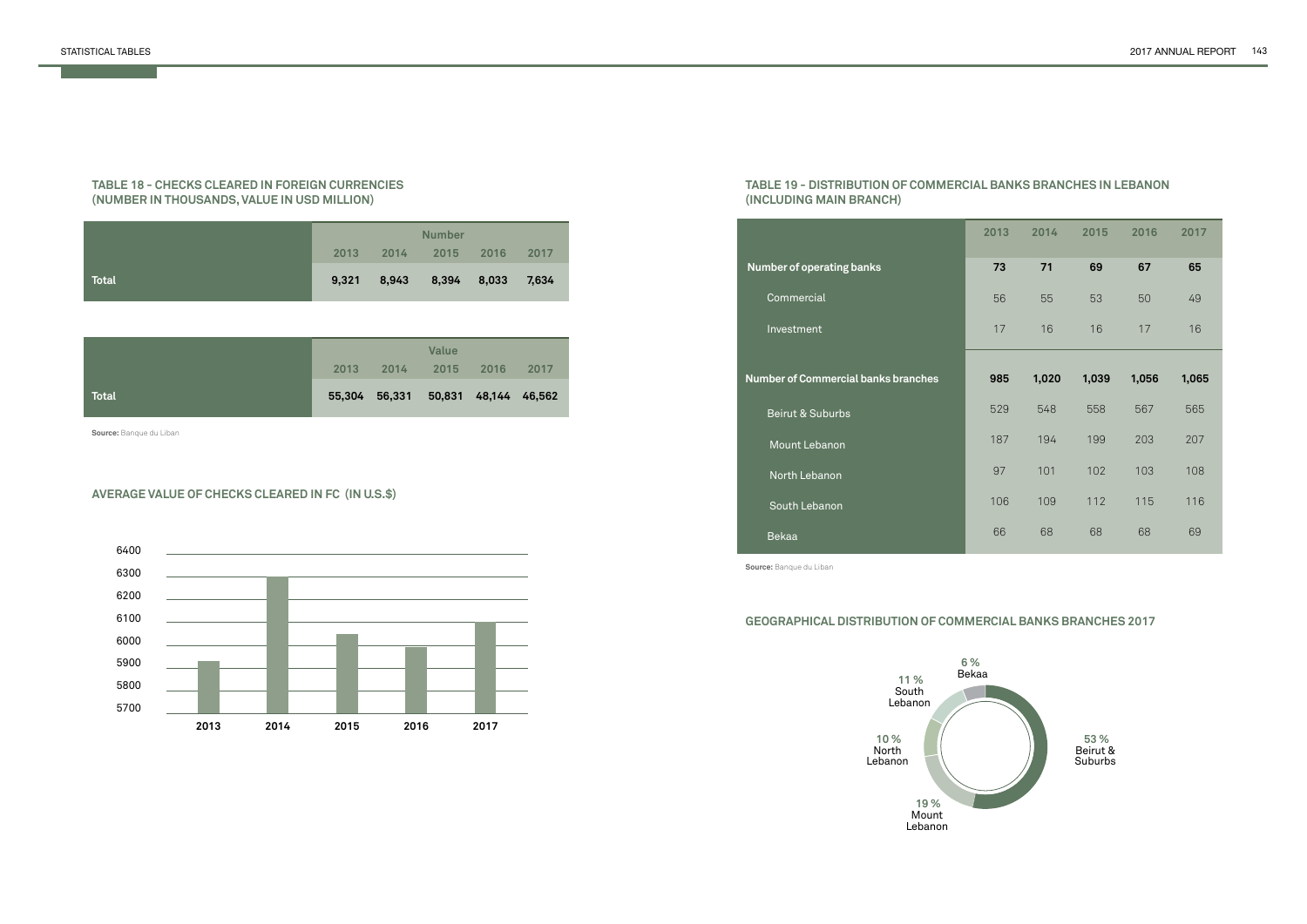#### **TABLE 20 - FOREIGN PRESENCE OF LEBANESE BANKS (VALID TILL MARCH 24TH, 2018)**

| <b>Bank's Name Abroad</b>        | <b>Type of Branch</b>                                                          | <b>City</b>   | <b>Country</b>     |
|----------------------------------|--------------------------------------------------------------------------------|---------------|--------------------|
| FRANSABANK (France) S.A.         | Subsidiary to Fransabank s.a.l.                                                | Paris         | France             |
| FRANSABANK (El-Djazair) S.P.A.   | Subsidiary to Fransabank s.a.l.                                                | Algiers       | Algeria            |
| UNITED CAPITAL BANK              | Associate to Fransabank s.a.l.                                                 | Khartum       | Sudan              |
| <b>FRANSABANK OJSC - Belarus</b> | Subsidiary to Fransabank s.a.l.                                                | <b>Minsk</b>  | <b>Belarus</b>     |
| FRANSABANK S.A.L.                | <b>Branch</b>                                                                  | <b>Bagdad</b> | Iraq               |
| FRANSABANK S.A.L.                | <b>Branch</b>                                                                  | Erbil         | Iraq               |
| FRANSABANK S.A.L.                | Representative Office                                                          | Habana        | Cuba               |
| FRANSABANK S.A.L.                | Representative Office                                                          | Abidjan       | <b>Ivory Coast</b> |
| BANQUE MISR LIBAN S.A.L.         | Representative Office                                                          | Abidjan       | <b>Ivory Cost</b>  |
| BANQUE LIBANO-FRANÇAISE S.A.L.   | <b>Branch</b>                                                                  | <b>Bagdad</b> | Iraq               |
| BANQUE LIBANO-FRANÇAISE S.A.L.   | Representative Office                                                          | Abu Dhabi     | U.A.E.             |
| BANQUE LIBANO-FRANÇAISE S.A.L.   | <b>Representative Office</b>                                                   | Lagos         | Nigeria            |
| <b>BANQUE SBA-PARIS</b>          | Subsidiary to Banque Libano-Française s.a.l.                                   | Paris         | France             |
| has                              | <b>Branch</b>                                                                  | Limassol      | Cyprus             |
|                                  |                                                                                |               |                    |
|                                  | <b>Branch</b>                                                                  | Geneva        | Switzerland        |
| B.L.C. Bank s.a.l.               | Representative Office                                                          | Abu Dhabi     | U.A.E.             |
| <b>BLOM BANK S.A.L.</b>          | <b>Branch</b>                                                                  | Limassol      | Cyprus             |
| <b>BLOM BANK S.A.L.</b>          | Branches (12)                                                                  | Amman         | Jordan             |
| <b>BLOM BANK S.A.L.</b>          | <b>Branch</b>                                                                  | <b>Irbid</b>  | Jordan             |
| BLOM BANK S.A.L.                 | <b>Branch</b>                                                                  | Aqaba         | Jordan             |
| <b>BLOM BANK S.A.L.</b>          | Branch (Free Zone)                                                             | Zarka         | Jordan             |
| <b>BLOM BANK S.A.L.</b>          | <b>Branch</b>                                                                  | <b>Bagdad</b> | Iraq               |
| <b>BLOM BANK S.A.L.</b>          | Branch                                                                         | Erbil         | Iraq               |
| BLOM BANK S.A.L.                 | <b>Representative Office</b>                                                   | Abu Dhabi     | <b>U.A.E.</b>      |
| BLOM BANK (SUISSE) S.A.          | Subsidiary to Blom Bank France s.a.                                            | Geneva        | Switzerland        |
| <b>BLOM BANK FRANCE S.A.</b>     | Subsidiary to Blom Bank s.a.l.<br>(Blom Bank s.a.l. holds %99 of total shares) | Paris         | France             |
|                                  | <b>Branch</b>                                                                  | London        | U.K.               |
| has                              | Branches (3)                                                                   | Dubai         | U.A.E.             |
|                                  | <b>Branch</b>                                                                  | Sharjah       | U.A.E.             |

| <b>Bank's Name Abroad</b>                  | <b>Type of Branch</b>                                              | <b>City</b>      | <b>Country</b> |
|--------------------------------------------|--------------------------------------------------------------------|------------------|----------------|
|                                            | Branches (2)                                                       | <b>Bucharest</b> | Romania        |
|                                            | <b>Branch</b>                                                      | Constantza       | Romania        |
| BLOM BANK EGYPT S.A.E.                     | Subsidiary to Blom Bank s.a.l.                                     | Cairo            | Egypt          |
| has                                        | Branches (21)                                                      | Cairo            | Egypt          |
|                                            | Branches (5)                                                       | Alexandria       | Egypt          |
|                                            | <b>Branch</b>                                                      | Sharm El         |                |
|                                            |                                                                    | Sheikh           | Egypt          |
|                                            | <b>Branch</b>                                                      | Hurgada          | Egypt          |
|                                            | <b>Branch</b>                                                      | Ismalia          | Egypt          |
|                                            | <b>Branch</b>                                                      | <b>Mansura</b>   | Egypt          |
|                                            | <b>Branch</b>                                                      | Damietta         | Egypt          |
|                                            | <b>Branch</b>                                                      | Port Said        | Egypt          |
|                                            | <b>Branch</b>                                                      | Tanta            | Egypt          |
|                                            | Branches (2)                                                       |                  | Egypt          |
| BLOMINVEST SAUDI ARABIA                    | Subsidiary to Blom Bank s.a.l.                                     | Riyadh           | Saudi Arabia   |
| <b>BLOM BANK QATAR L.L.C.</b>              | Subsidiary to Blom Bank s.a.l.                                     | Doha             | Qatar          |
|                                            |                                                                    |                  |                |
| SOCIETE GENERALE CYPRUS (SGBCy)            | Subsidiary to Societe Generale de Banque au<br>Liban s.a.l. (SGBL) | <b>Nicosia</b>   | Cyprus         |
| has                                        | <b>Branch</b>                                                      | Nicosia          | Cyprus         |
|                                            | <b>Branch</b>                                                      | Limassol         | Cyprus         |
|                                            | <b>Branch</b>                                                      | Larnaca          | Cyprus         |
|                                            | <b>Branch</b>                                                      | Paphos           | Cyprus         |
| SOCIETE GENERALE DE BANQUE (SGBJ)          | Subsidiary to Societe Generale de Banque au                        |                  |                |
|                                            | Liban s.a.l. (SGBL)                                                | Amman            | Jordan         |
| has                                        | Branches (16)                                                      | Amman            | Jordan         |
|                                            | <b>Branch</b>                                                      | Aqaba            | Jordan         |
| BANKMED (SUISSE) S.A.                      | Subsidiary to Bankmed s.a.l.                                       | Geneva           | Switzerland    |
| BANKMED S.A.L.                             | <b>Branch</b>                                                      | Limassol         | Cyprus         |
| BANKMED S.A.L.                             | <b>Branch</b>                                                      | Erbil            | Iraq           |
| BANKMED S.A.L.                             | <b>Branch</b>                                                      | <b>Bagdad</b>    | Iraq           |
| BANKMED S.A.L.                             | <b>Branch</b>                                                      | Basra            | Iraq           |
| <b>BANKMED</b>                             | <b>Branch</b>                                                      | Dubai            | U.A.E.         |
| SAUDIMED INVESTMENT SAUDI<br><b>ARABIA</b> | Subsidiary to Bankmed s.a.l.                                       | Riyadh           | Saudi Arabia   |
| T-BANK A.S.                                | Subsidiary to Bankmed s.a.l.                                       | Istanbul         | Turkey         |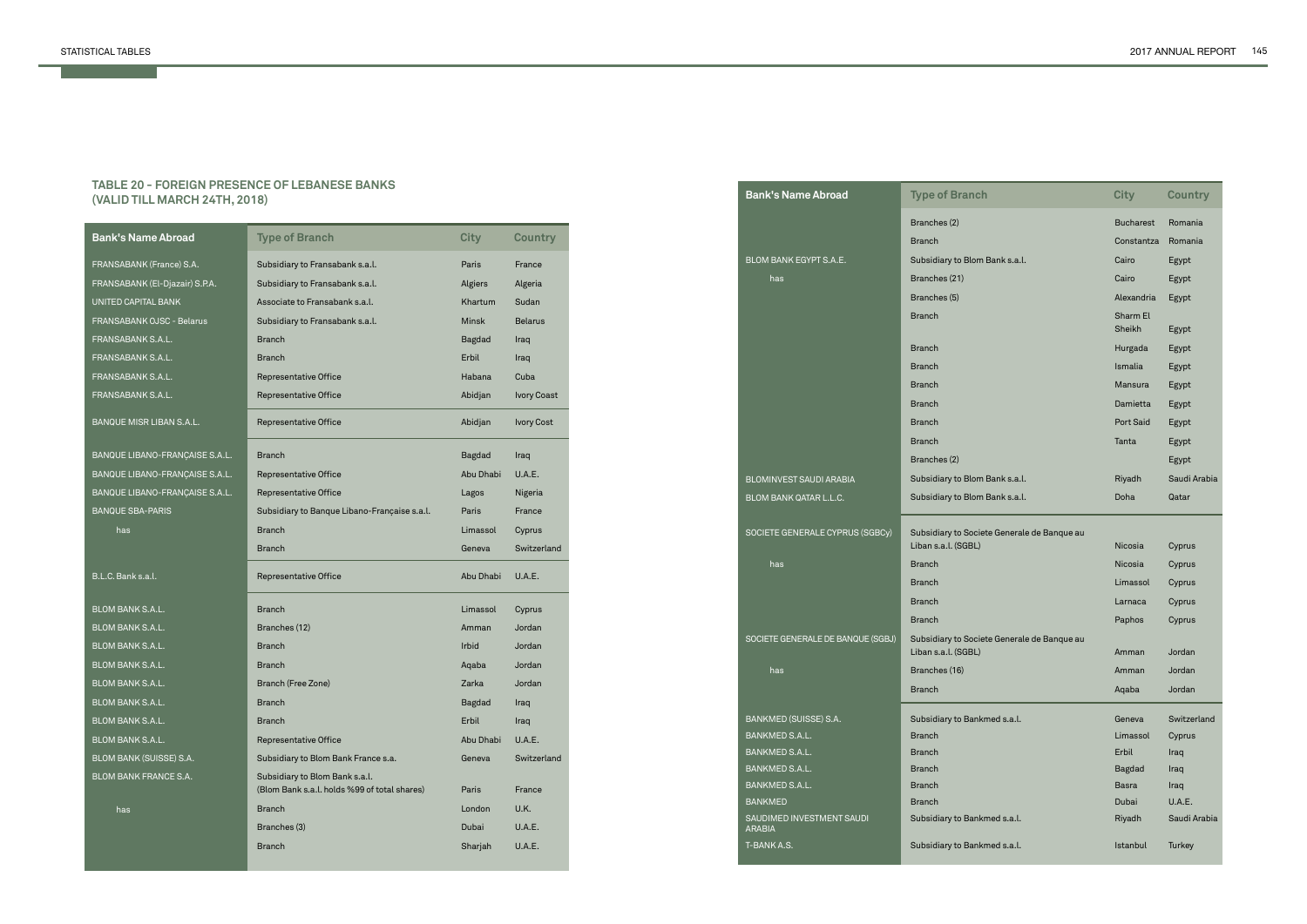and the contract of the contract of

| <b>Bank's Name Abroad</b>                | <b>Type of Branch</b>                                 | <b>City</b>        | Country           |
|------------------------------------------|-------------------------------------------------------|--------------------|-------------------|
| has                                      | Branches (12)                                         | Istanbul           | Turkey            |
|                                          | Branches (2)                                          | Ankara             | Turkey            |
|                                          | <b>Branch</b>                                         | Antalya            | Turkey            |
|                                          | Branches (2)                                          | Izmit              | Turkey            |
|                                          | <b>Branch</b>                                         | Izmir              | Turkey            |
|                                          | <b>Branch</b>                                         | Adana              | Turkey            |
|                                          | <b>Branch</b>                                         | <b>Bursa</b>       | Turkey            |
|                                          | <b>Branch</b>                                         | Konya              | Turkey            |
|                                          | <b>Branch</b>                                         | Kayseri            | Turkey            |
|                                          | <b>Branch</b>                                         | Denizli            | Turkey            |
|                                          | Branches (2)                                          |                    | Turkey            |
|                                          |                                                       |                    |                   |
| <b>BBAC S.A.L.</b>                       | <b>Branch</b>                                         | Limassol           | Cyprus            |
| BBAC S.A.L.                              | <b>Branch</b>                                         | Erbil              | Iraq              |
| <b>BBAC S.A.L.</b>                       | <b>Branch</b>                                         | Bagdad             | Iraq              |
| <b>BBAC S.A.L.</b>                       | <b>Branch</b>                                         | Suleymaniah Iraq   |                   |
| <b>BBAC S.A.L.</b><br><b>BBAC S.A.L.</b> | Representative Office<br><b>Representative Office</b> | Abu Dhabi<br>Lagos | U.A.E.<br>Nigeria |
|                                          |                                                       |                    |                   |
| BYBLOS BANK S.A.L.                       | <b>Branch</b>                                         | Limassol           | Cyprus            |
| BYBLOS BANK S.A.L.                       | <b>Branch</b>                                         | Erbil              | Iraq              |
| BYBLOS BANK S.A.L.                       | <b>Branch</b>                                         | Bagdad             | Iraq              |
| BYBLOS BANK S.A.L.                       | <b>Branch</b>                                         | Basra              | Iraq              |
| BYBLOS BANK S.A.L.                       | <b>Branch</b>                                         | Suleymaniah Iraq   |                   |
| BYBLOS BANK S.A.L.                       | Representative Office                                 | Abu Dhabi          | <b>U.A.E.</b>     |
| BYBLOS BANK S.A.L.                       | Representative Office                                 | Lagos              | Nigeria           |
| BYBLOS BANK EUROPE S.A.                  | Subsidiary to Byblos Bank s.a.l.                      | <b>Brussels</b>    | Belgium           |
| has                                      | <b>Branch</b>                                         | Paris              | France            |
|                                          | <b>Branch</b>                                         | London             | U.K.              |
| BYBLOS BANK ARMENIA CJSC                 | Subsidiary to Byblos Bank s.a.l.                      | Yerevan            | Armenia           |
| has                                      | Branches (2)                                          | Yerevan            | Armenia           |
| IBL BANK S.A.L.                          | <b>Branch</b>                                         | Limassol           | Cyprus            |
| IBL BANK S.A.L.                          | <b>Branch</b>                                         | Bagdad             | Iraq              |
| IBL BANK S.A.L.                          | <b>Branch</b>                                         | Erbil              | Iraq              |
| IBL BANK S.A.L.                          | <b>Branch</b>                                         | Basra              | Iraq              |
| CREDIT LIBANAIS S.A.L.                   | <b>Branch</b>                                         | Limassol           | Cyprus            |
| <b>CREDIT LIBANAIS S.A.L.</b>            | <b>Branch</b>                                         | Manama             | Bahrain           |
| CREDIT LIBANAIS S.A.L.                   | <b>Branch</b>                                         | Erbil              | Iraq              |
| CREDIT LIBANAIS S.A.L.                   | <b>Branch</b>                                         | Bagdad             | Iraq              |
| CREDIT INTERNATIONAL - SENEGAL           | Subsidiary to Credit Libanais s.a.l.                  | Dakar              | Senegal           |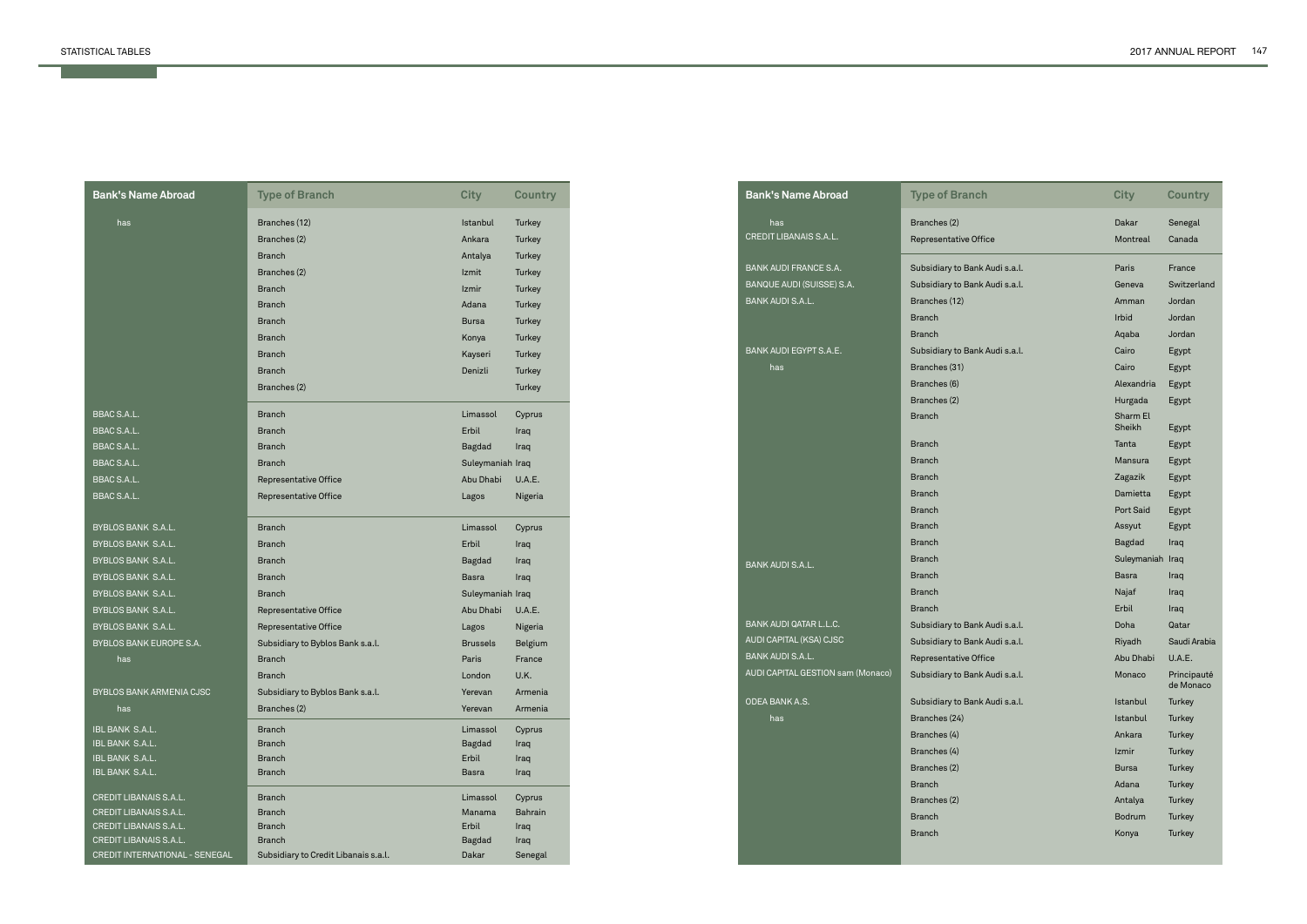| <b>Bank's Name Abroad</b>     | <b>Type of Branch</b>                 | <b>City</b>   | <b>Country</b>        |
|-------------------------------|---------------------------------------|---------------|-----------------------|
|                               | Branches (2)                          | Kayseri       | Turkey                |
|                               | <b>Branch</b>                         | Denizli       | Turkey                |
|                               | Branches (5)                          |               | Turkey                |
|                               |                                       |               |                       |
|                               |                                       |               |                       |
|                               |                                       |               |                       |
|                               |                                       |               |                       |
| <b>BANK OF BEIRUT LTD.</b>    | Subsidiary to Bank of Beirut s.a.l.   | London        | U.K.                  |
| has                           | <b>Branch</b>                         | Frankfurt     | Germany               |
| BANK OF SYDNEY LTD.           | Subsidiary to Bank of Beirut s.a.l.   | Sydney        | Australia             |
| has                           | Branches (10)                         | Sydney        | Australia             |
|                               | Branches (5)                          | Melbourne     | Australia             |
|                               | <b>Branch</b>                         | Adelaide      | Australia             |
| BANK OF BEIRUT S.A.L.         | <b>Branch</b>                         | Limassol      | Cyprus                |
| <b>BANK OF BEIRUT S.A.L.</b>  | Branches (3)                          | <b>Muscat</b> | Oman                  |
|                               | <b>Branch</b>                         | Sohar         | Oman                  |
|                               | <b>Branch</b>                         | <b>Barka</b>  | Oman                  |
| <b>BANK OF BEIRUT S.A.L.</b>  | Representative Office                 | Dubai         | U.A.E.                |
| BANK OF BEIRUT S.A.L.         | Representative Office                 | Lagos         | Nigeria               |
| BANK OF BEIRUT S.A.L.         | Representative Office                 | Accra         | Ghana                 |
| JAMMAL TRUST BANK S.A.L.      | Representative Office                 | London        | U.K.                  |
| JAMMAL TRUST BANK S.A.L.      | Representative Office                 | Abidjan       | <b>Ivory Cost</b>     |
| JAMMALTRUST BANK S.A.L.       | Representative Office                 | Lagos         | Nigeria               |
| BANQUE BEMO S.A.L.            | <b>Branch</b>                         | Limassol      | Cyprus                |
| BANQUE BEMO SAUDI FRANSI S.A. | Associate to Banque Bemo s.a.l.       | Damascus      | Syria                 |
| BEMO EUROPE - BANQUE PRIVEE   | Sister Bank to Banque Bemo s.a.l.     |               | Luxembourg Luxembourg |
| has                           | <b>Branch</b>                         | Paris         | France                |
| LEBANON AND GULF BANK S.A.L.  | <b>Branch</b>                         | Larnaca       | Cyprus                |
| LEBANON AND GULF BANK S.A.L.  | <b>Representative Office</b>          | <b>Dubai</b>  | U.A.E.                |
| MEAB S.A.L.                   | <b>Branch</b>                         | Bagdad        | Iraq                  |
| MEAB S.A.L.                   | <b>Branch</b>                         | <b>Basra</b>  | Iraq                  |
| FFA DUBAI LTD.                | Subsidiary to FFA Private Bank s.a.l. | Dubai         | U.A.E.                |

**Source:** ABL

# **TABLE 21 - DISTRIBUTION OF BANKING SECTOR EMPLOYEES (IN NUMBER) (2013 - 2017)**

**Source:** Association of Banks in Lebanon. **\*** Married, divorced or widowed.

| 23,136<br>23,850<br>24,638<br>25,260<br>26,005<br>12,506<br>12,763<br>13,066<br>13,577<br>13,276<br>11,572<br>10,630<br>11,087<br>11,984<br>12,428<br>2,037<br>2,150<br>2,039<br>2,085<br>2,044<br>11,392<br>12,941<br>11,888<br>12,297<br>13,536<br>8,659<br>8,908<br>8,865<br>8,879<br>8,743<br>1,046<br>1,182<br>1,348<br>1,410<br>1,440<br>9,077<br>9,266<br>9,867<br>9,699<br>9,801<br>14,771<br>15,561<br>14,059<br>14,584<br>16,204<br>20,995<br>21,032<br>21,074<br>20,430<br>21,902<br>2,523<br>2,365<br>2,316<br>2,208<br>2,379<br>3,675<br>3,637<br>3,559<br>3,351<br>3,304<br>16,938<br>17,834<br>18,714<br>19,593<br>20,493<br>21,629<br>22,322<br>23,139<br>23,753<br>24,648<br>734<br>761<br>734<br>708<br>515<br>765<br>799<br>842<br>773<br>767 |                                    | 2013 | 2014 | 2015 | 2016 | 2017 |
|------------------------------------------------------------------------------------------------------------------------------------------------------------------------------------------------------------------------------------------------------------------------------------------------------------------------------------------------------------------------------------------------------------------------------------------------------------------------------------------------------------------------------------------------------------------------------------------------------------------------------------------------------------------------------------------------------------------------------------------------------------------|------------------------------------|------|------|------|------|------|
|                                                                                                                                                                                                                                                                                                                                                                                                                                                                                                                                                                                                                                                                                                                                                                  | <b>Total number of employees</b>   |      |      |      |      |      |
|                                                                                                                                                                                                                                                                                                                                                                                                                                                                                                                                                                                                                                                                                                                                                                  | According to sex                   |      |      |      |      |      |
|                                                                                                                                                                                                                                                                                                                                                                                                                                                                                                                                                                                                                                                                                                                                                                  | Male                               |      |      |      |      |      |
|                                                                                                                                                                                                                                                                                                                                                                                                                                                                                                                                                                                                                                                                                                                                                                  | Female                             |      |      |      |      |      |
|                                                                                                                                                                                                                                                                                                                                                                                                                                                                                                                                                                                                                                                                                                                                                                  | <b>According to Age</b>            |      |      |      |      |      |
|                                                                                                                                                                                                                                                                                                                                                                                                                                                                                                                                                                                                                                                                                                                                                                  | Less than 25 years                 |      |      |      |      |      |
|                                                                                                                                                                                                                                                                                                                                                                                                                                                                                                                                                                                                                                                                                                                                                                  | Between 25 & 40 years              |      |      |      |      |      |
|                                                                                                                                                                                                                                                                                                                                                                                                                                                                                                                                                                                                                                                                                                                                                                  | Between 40 & 60 years              |      |      |      |      |      |
|                                                                                                                                                                                                                                                                                                                                                                                                                                                                                                                                                                                                                                                                                                                                                                  | More than 60 years                 |      |      |      |      |      |
|                                                                                                                                                                                                                                                                                                                                                                                                                                                                                                                                                                                                                                                                                                                                                                  | <b>Status</b>                      |      |      |      |      |      |
|                                                                                                                                                                                                                                                                                                                                                                                                                                                                                                                                                                                                                                                                                                                                                                  | Single                             |      |      |      |      |      |
|                                                                                                                                                                                                                                                                                                                                                                                                                                                                                                                                                                                                                                                                                                                                                                  | Married*                           |      |      |      |      |      |
|                                                                                                                                                                                                                                                                                                                                                                                                                                                                                                                                                                                                                                                                                                                                                                  | Number of children                 |      |      |      |      |      |
|                                                                                                                                                                                                                                                                                                                                                                                                                                                                                                                                                                                                                                                                                                                                                                  | According to the educational level |      |      |      |      |      |
|                                                                                                                                                                                                                                                                                                                                                                                                                                                                                                                                                                                                                                                                                                                                                                  | Less than Bac.                     |      |      |      |      |      |
|                                                                                                                                                                                                                                                                                                                                                                                                                                                                                                                                                                                                                                                                                                                                                                  | Bac. 2nd part or equivalent        |      |      |      |      |      |
|                                                                                                                                                                                                                                                                                                                                                                                                                                                                                                                                                                                                                                                                                                                                                                  | University degree                  |      |      |      |      |      |
|                                                                                                                                                                                                                                                                                                                                                                                                                                                                                                                                                                                                                                                                                                                                                                  | According to bank's category       |      |      |      |      |      |
|                                                                                                                                                                                                                                                                                                                                                                                                                                                                                                                                                                                                                                                                                                                                                                  | Lebanese Commercial Banks sal      |      |      |      |      |      |
|                                                                                                                                                                                                                                                                                                                                                                                                                                                                                                                                                                                                                                                                                                                                                                  | Foreign Commercial Banks           |      |      |      |      |      |
|                                                                                                                                                                                                                                                                                                                                                                                                                                                                                                                                                                                                                                                                                                                                                                  | <b>Investment Banks</b>            |      |      |      |      |      |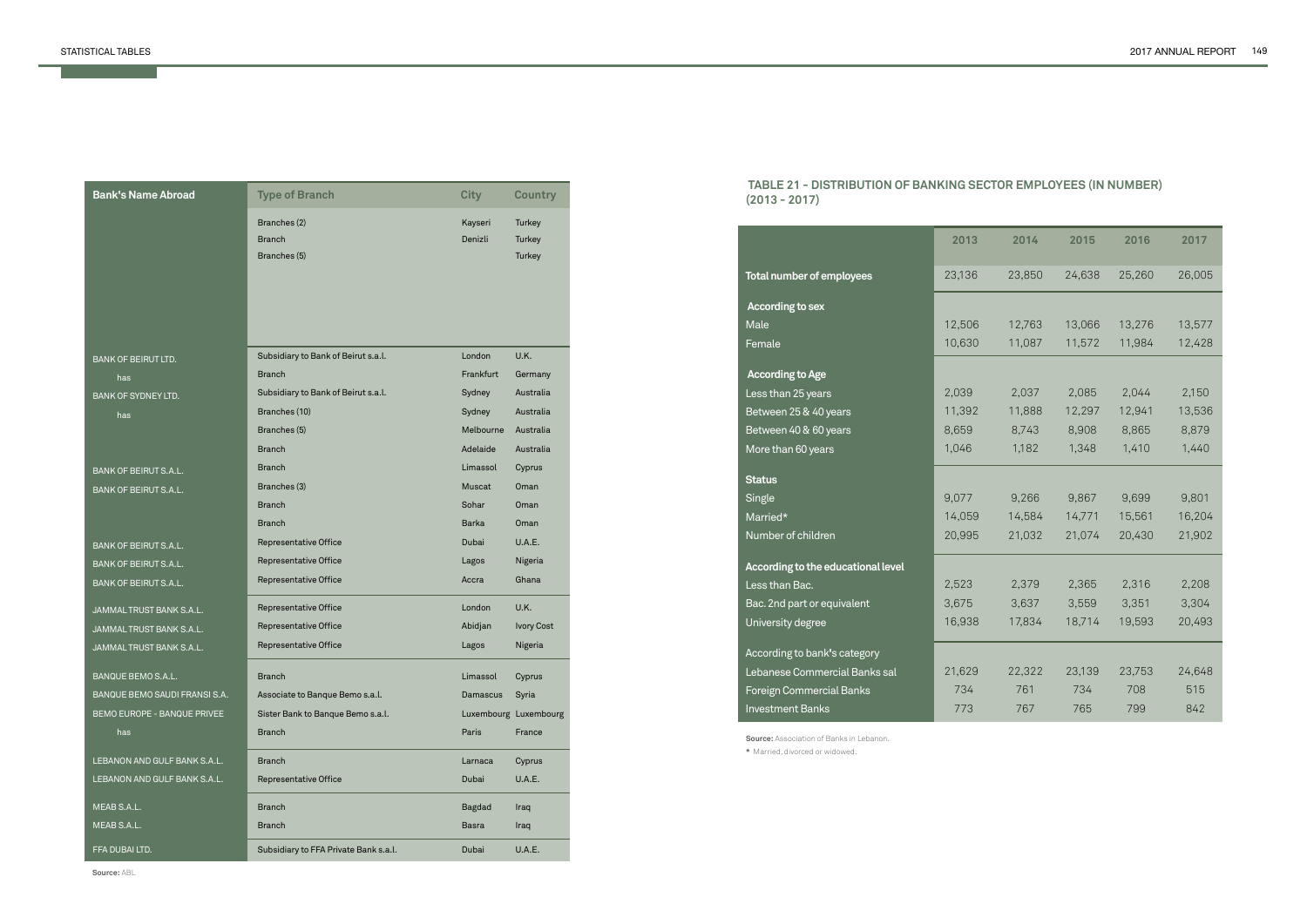# **TABLE 22 - DISTRIBUTION OF BANKING SECTOR EMPLOYEES (IN PERCENT) (2013 - 2017)**

**Source:** Association of Banks in Lebanon.

**\*** Married, divorced or widowed.

|                                    | 2013 | 2014 | 2015 | 2016 | 2017 |
|------------------------------------|------|------|------|------|------|
| <b>According to sex</b>            |      |      |      |      |      |
| Male                               | 54.1 | 53.5 | 53.0 | 52.6 | 52.2 |
| Female                             | 45.9 | 46.5 | 47.0 | 47.4 | 47.8 |
| <b>According to Age</b>            |      |      |      |      |      |
| Less than 25 years                 | 8.8  | 8.5  | 8.5  | 8.1  | 8.3  |
| Between 25 & 40 years              | 49.2 | 49.8 | 49.9 | 51.2 | 52.1 |
| Between 40 & 60 years              | 37.4 | 36.7 | 36.2 | 35.1 | 34.1 |
| More than 60 years                 | 4.5  | 5.0  | 5.5  | 5.6  | 5.5  |
| <b>Status</b>                      |      |      |      |      |      |
| Single                             | 39.2 | 38.9 | 40.0 | 38.4 | 37.7 |
| Married*                           | 60.8 | 61.1 | 60.0 | 61.6 | 62.3 |
| According to the educational level |      |      |      |      |      |
| Less than Bac.                     | 10.9 | 10.0 | 9.6  | 9.2  | 8.5  |
| Bac. 2nd part or equivalent        | 15.9 | 15.2 | 14.4 | 13.3 | 12.7 |
| University degree                  | 73.2 | 74.8 | 76.0 | 77.6 | 78.8 |
| According to bank's category       |      |      |      |      |      |
| Lebanese Commercial Banks sal      | 93.5 | 93.6 | 93.9 | 94.0 | 94.8 |
| Foreign Commercial Banks           | 3.2  | 3.2  | 3.0  | 2.8  | 2.0  |
| <b>Investment Banks</b>            | 3.3  | 3.2  | 3.1  | 3.2  | 3.2  |

### **TABLE 23 - DISTRIBUTION OF BANKING SECTOR EMPLOYEES (ANNUAL CHANGE IN %) (2014 - 2017)**

**Source:** Association of Banks in Lebanon. **\*** Married, divorced or widowed.

**( )** indicates a negative number.

|                                    | 2014   | 2015   | 2016   | 2017    |
|------------------------------------|--------|--------|--------|---------|
| Total number of employees          | 3.09   | 3.30   | 2.52   | 2.95    |
| According to sex                   |        |        |        |         |
| Male                               | 2.06   | 2.37   | 1.61   | 2.27    |
| Female                             | 4.30   | 4.37   | 3.56   | 3.70    |
| <b>According to Age</b>            |        |        |        |         |
| Less than 25 years                 | (0.10) | 2.36   | (1.97) | 5.19    |
| Between 25 & 40 years              | 4.35   | 3.44   | 5.24   | 4.60    |
| Between 40 & 60 years              | 0.97   | 1.89   | (0.48) | 0.16    |
| More than 60 years                 | 13.00  | 14.04  | 4.60   | 2.13    |
|                                    |        |        |        |         |
| <b>Status</b>                      |        |        |        |         |
| Single                             | 2.08   | 6.49   | (1.70) | 1.05    |
| Married*                           | 3.73   | 1.28   | 5.35   | 4.13    |
| Number of children                 | 0.18   | 0.20   | (3.06) | 7.21    |
| According to the educational level |        |        |        |         |
| Less than Bac.                     | (5.71) | (0.59) | (2.07) | (4.66)  |
| Bac. 2nd part or equivalent        | (1.03) | (2.14) | (5.84) | (1.40)  |
| University degree                  | 5.29   | 4.93   | 4.70   | 4.59    |
|                                    |        |        |        |         |
| According to bank's category       |        |        |        |         |
| Lebanese Commercial Banks sal      | 3.20   | 3.66   | 2.65   | 3.77    |
| Foreign Commercial Banks           | 3.68   | (3.55) | (3.54) | (27.26) |
| <b>Investment Banks</b>            | (0.78) | (0.26) | 4.44   | 5.38    |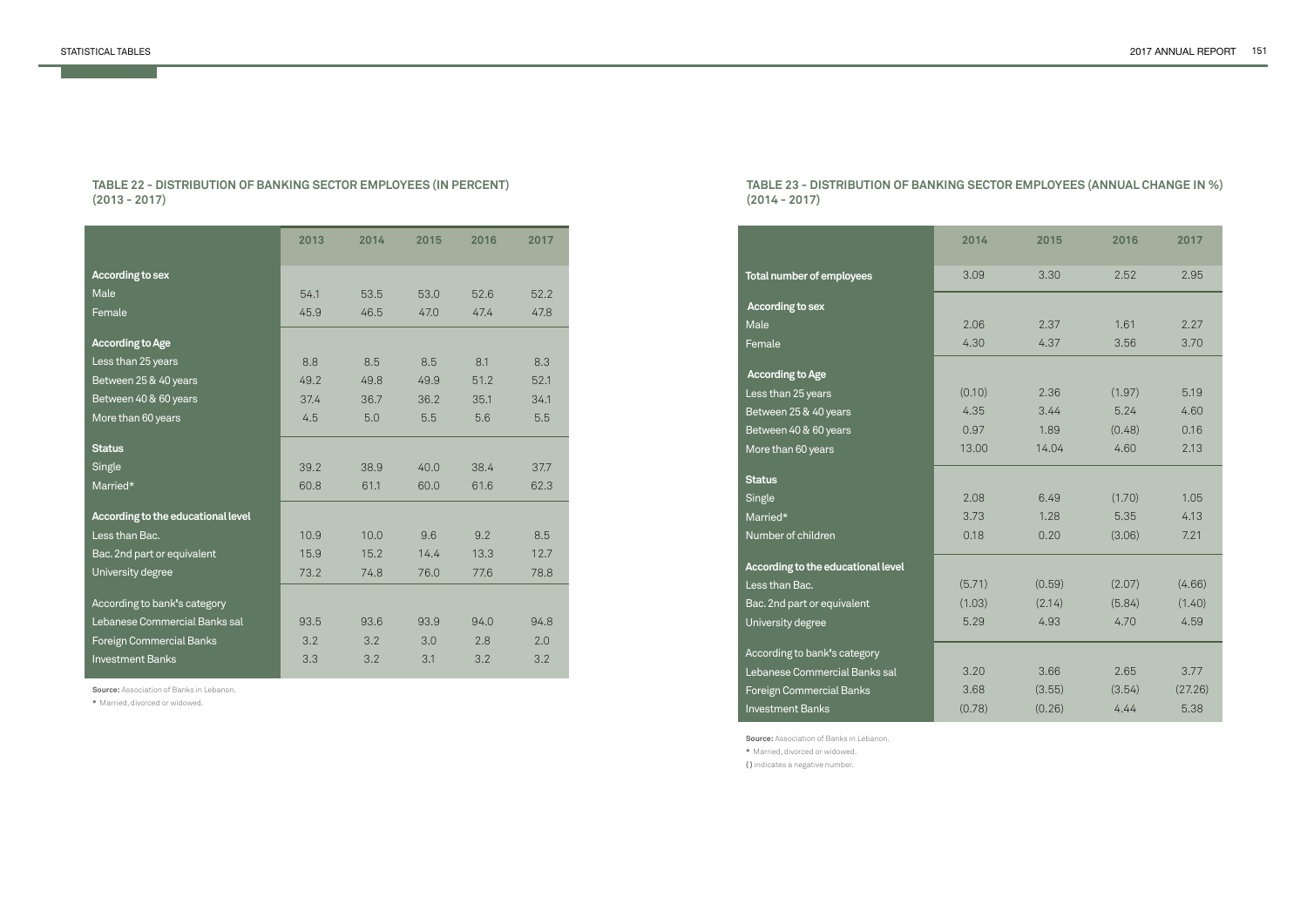#### **TABLE 24 - WAGES AND ALLOWANCES OF BANKING SECTOR EMPLOYEES (BILLION LBP) (2013-2017)**

| <b>Years</b> | <b>SALARIES</b> | <b>FAMILY</b><br><b>BENEFITS</b> | <b>NSSF Surplus</b> |       | <b>ALLOWANCES OF</b><br><b>END OF SERVICE</b><br><b>NSSF</b> Provisions | <b>NSSF</b> | <b>HEALTH</b><br><b>ALLOWANCES</b><br><b>Surplus</b> | <b>OTHER</b><br><b>BENEFITS</b> | <b>TOTAL</b> |
|--------------|-----------------|----------------------------------|---------------------|-------|-------------------------------------------------------------------------|-------------|------------------------------------------------------|---------------------------------|--------------|
| 2013         | 990.0           | 23.8                             | 11.5                | 91.1  | 103.9                                                                   | 44.0        | 35.4                                                 | 283.7                           | 1,583.4      |
| 2014         | 1,055.4         | 24.6                             | 11.5                | 99.3  | 126.5                                                                   | 46.3        | 37.2                                                 | 319.9                           | 1,720.7      |
| 2015         | 1,122.3         | 25.6                             | 11.7                | 106.3 | 126.3                                                                   | 47.7        | 39.0                                                 | 316.5                           | 1,795.4      |
| 2016         | 1,193.2         | 26.3                             | 11.8                | 114.1 | 113.8                                                                   | 48.6        | 42.2                                                 | 338.1                           | 1,888.1      |
| 2017         | 1,263.4         | 26.9                             | 12.3                | 118.1 | 113.2                                                                   | 59.5        | 43.5                                                 | 360.0                           | 1,996.9      |

**Source:** Association of Banks in Lebanon.

## **TABLE 25 - Average Income and Salary of a Bank employee (Thousands LBP) (2013-2017)**

| <b>Years</b> | Average<br>monthly<br>salary | <b>Monthly</b><br>income* | Average monthly<br>income including<br>all allowances and<br>benefits** | Minimum wage in<br>Lebanon |
|--------------|------------------------------|---------------------------|-------------------------------------------------------------------------|----------------------------|
| 2013         | 3,566                        | 5,001                     | 5,703                                                                   | 675                        |
| 2014         | 3,687                        | 5,223                     | 6,012                                                                   | 675                        |
| 2015         | 3,796                        | 5,286                     | 6,073                                                                   | 675                        |
| 2016         | 3,936                        | 5,477                     | 6,229                                                                   | 675                        |
| 2017         | 4,049                        | 5,658                     | 6,399                                                                   | 675                        |

**Source:** Association of Banks in Lebanon.

**\*** Income = salary + family benefits + health allowances + other benefits.

**\*\*** salary + family benefits + health allowances + allowances of end of service + other benefits.